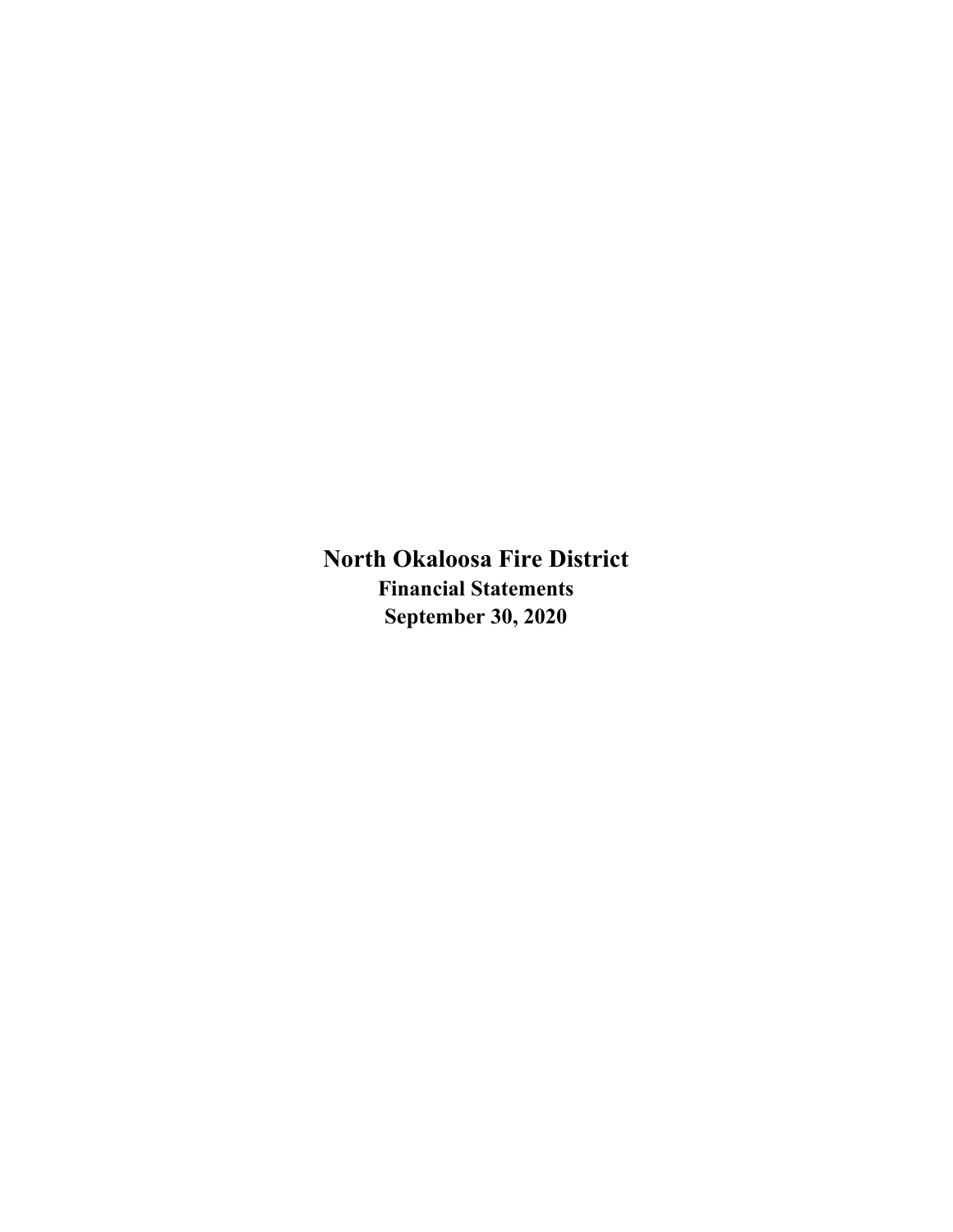# **North Okaloosa Fire District**

#### **Table of Contents September 30, 2020**

Page

| <b>Independent Auditor's Report</b>                                                                                                                                                                                      | $1 - 3$   |
|--------------------------------------------------------------------------------------------------------------------------------------------------------------------------------------------------------------------------|-----------|
| Management's Discussion and Analysis (required supplementary information)                                                                                                                                                | $4-9$     |
| <b>Basic Financial Statements</b>                                                                                                                                                                                        |           |
| <b>Financial Statements</b>                                                                                                                                                                                              |           |
| Governmental Fund Balance Sheet and Statement of Net Position                                                                                                                                                            | 10        |
| Governmental Fund Revenues, Expenditures and Changes in Fund Balance and<br><b>Statement of Activities</b>                                                                                                               | 11        |
| General Fund Statement of Revenues and Expenditures - Budget and Actual                                                                                                                                                  | 12        |
| <b>Notes to Financial Statements</b>                                                                                                                                                                                     | 13-29     |
| <b>Reports in Accordance with Government Auditing Standards</b>                                                                                                                                                          |           |
| Independent Auditor's Report on Internal Control Over Financial Reporting and on<br>Compliance and Other Matters Based on an Audit of Financial Statements Performed<br>in Accordance with Government Auditing Standards | $30 - 31$ |
| Independent Accountant's Report on Compliance Requirements in accordance<br>with Chapter 10.550, Rules of the Auditor General                                                                                            | 32        |
| Management Letter                                                                                                                                                                                                        | 33-35     |
| <b>Schedule of Findings and Responses</b>                                                                                                                                                                                | 36        |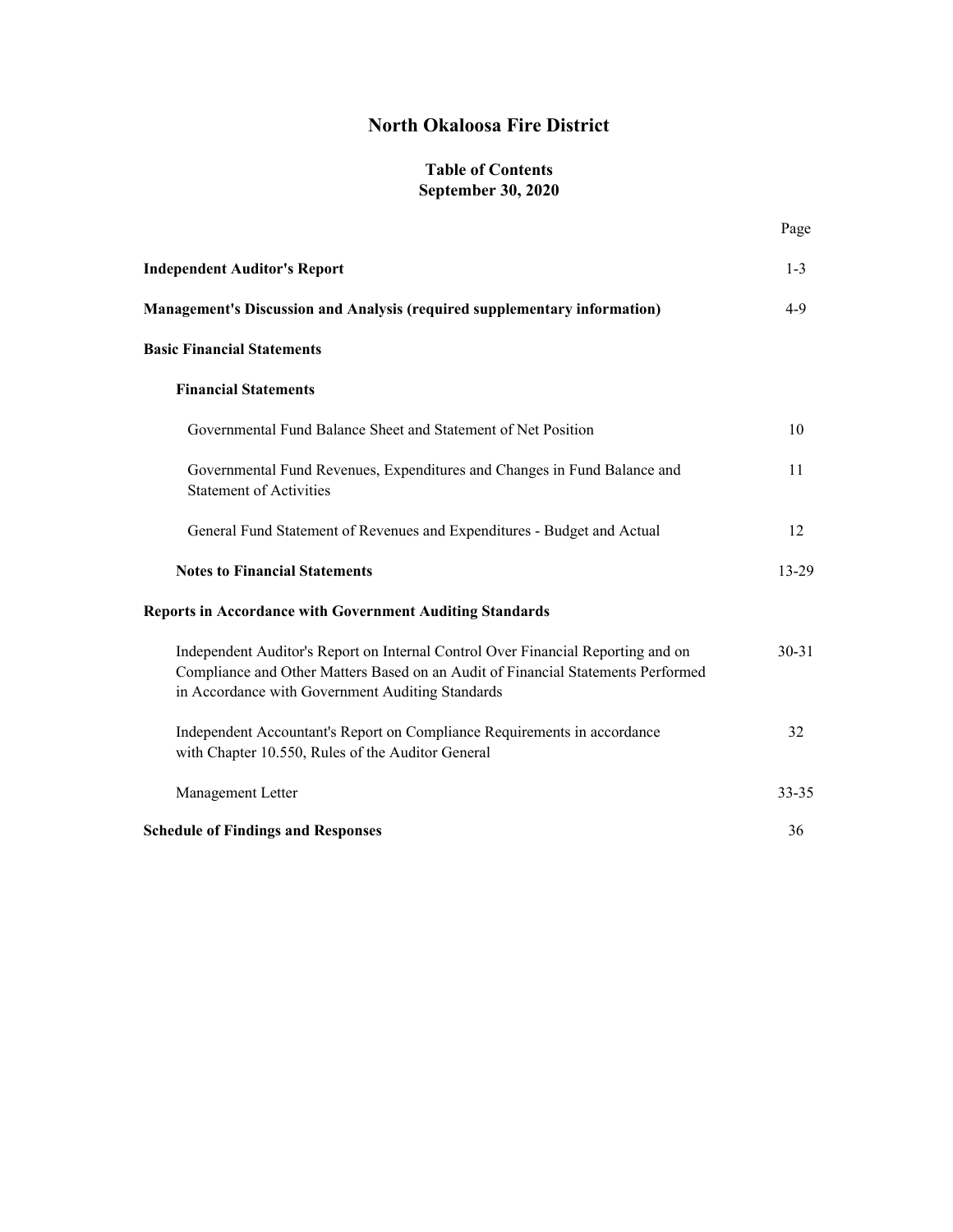

770 Industrial Drive, Crestview, FL 32539 Telephone: (850) 398-8934 Fax: (850) 689-4488

### **INDEPENDENT AUDITOR'S REPORT**

To the Board of Commissioners North Okaloosa Fire District 5549 John Givens Road Crestview, FL 32539

We have audited the accompanying financial statements of the governmental activities and the major fund of the North Okaloosa Fire District (hereafter referred to as the "District"), as of and for the year ended September 30, 2020, and the related notes to the financial statements which collectively comprise the District's basic financial statements as listed in the table of contents.

### **Management's Responsibility for the Financial Statements**

Management is responsible for the preparation and fair presentation of these financial statements in accordance with accounting principles generally accepted in the United States of America; this includes the design, implementation, and maintenance of internal control relevant to the preparation and fair presentation of financial statements that are free from material misstatement, whether due to fraud or error.

### **Auditor's Responsibility**

Our responsibility is to express opinions on these financial statements based on our audit. We conducted our audit in accordance with auditing standards generally accepted in the United States of America. Those standards require that we plan and perform the audit to obtain reasonable assurance about whether the financial statements are free of material misstatement.

An audit involves performing procedures to obtain audit evidence about the amounts and disclosures in the financial statements. The procedures selected depend on the auditor's judgment, including the assessment of the risks of material misstatement of the financial statements, whether due to fraud or error. In making those risk assessments, the auditor considers internal control relevant to the entity's preparation and fair presentation of the financial statements in order to design audit procedures that are appropriate in the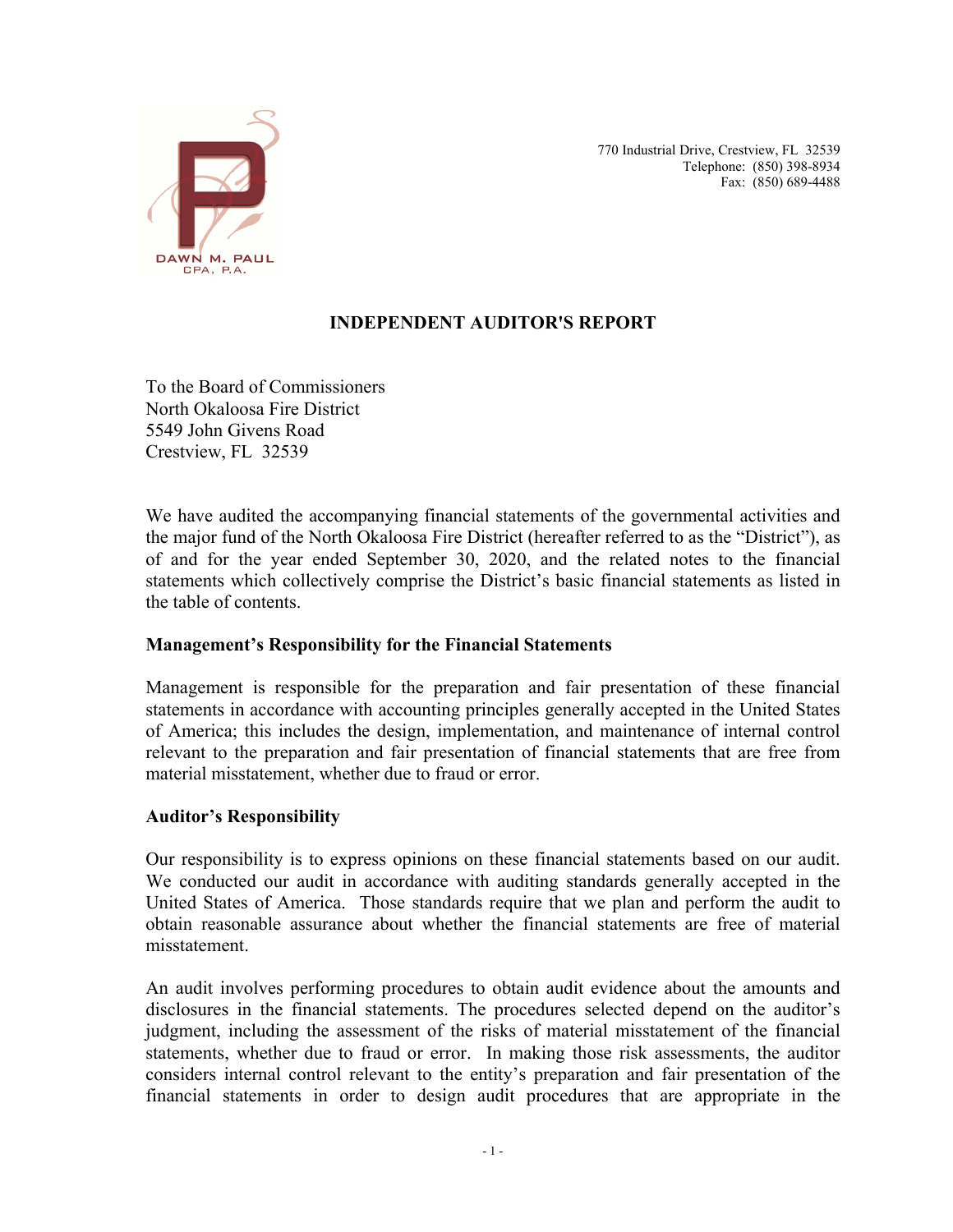circumstances, but not for the purpose of expressing an opinion on the effectiveness of the entity's internal control. Accordingly, we express no such opinion. An audit also includes evaluating the appropriateness of accounting policies used and the reasonableness of significant accounting estimates made by management, as well as evaluating the overall presentation of the financial statements.

We believe that the audit evidence we have obtained is sufficient and appropriate to provide a basis for our audit opinions.

### **Opinions**

In our opinion, the financial statements referred to above present fairly, in all material respects, the respective financial position of the governmental activities and the major fund of North Okaloosa Fire District as of September 30, 2020, and the respective changes in financial position for the year then ended in accordance with accounting principles generally accepted in the United States of America.

#### **Emphasis of Matter – Correction of Error**

As discussed in Note 10 to the financial statements, a certain error resulting in the understatement of the amount previously reported for gain on the sale of asset, capital assets, and investment in capital assets, net of related debt as of September 30, 2019, were discovered during the current year. Accordingly, an adjustment has been made to the unrestricted fund balance and investment in capital assets, net of related debt as of September 30, 2020, to correct the error. Our opinion is not modified with respect to this matter.

### **Other Matters**

### Required Supplementary Information

Accounting principles generally accepted in the United States of America require that the management's discussion and analysis and budgetary comparison information on pages 4 through 9 and page 12 be presented to supplement the basic financial statements. Such information, although not a part of the basic financial statements is required by the Governmental Accounting Standards Board, who considers it to be an essential part of financial reporting for placing the basic financial statements in an appropriate operational, economic, or historical context. We have applied certain limited procedures to the required supplementary information in accordance with auditing standards generally accepted in the United States of America, which consisted of inquiries of management about the methods of preparing the information and comparing the information for consistency with management's responses to our inquiries, the basic financial statements, and other knowledge we obtained during our audit of the basic financial statements. We do not express an opinion or provide any assurance on the information because the limited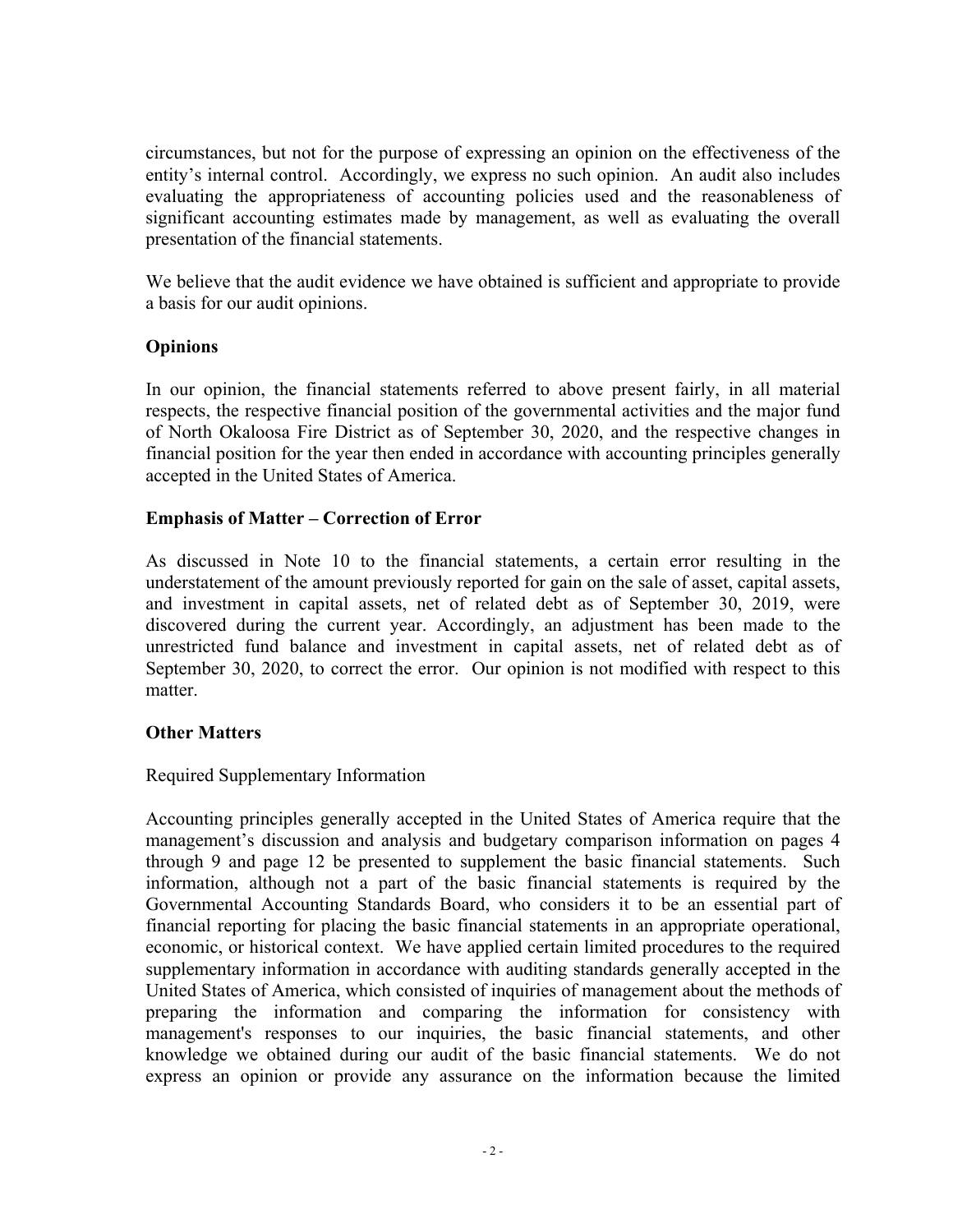procedures do not provide us with sufficient evidence to express an opinion or provide any assurance.

#### **Other Reporting Required by Government Auditing Standards**

In accordance with *Government Auditing Standards*, we have also issued our report dated June 30, 2021 on our consideration of the District's internal control over financial reporting and on our tests of its compliance with certain provisions of laws, regulations, contracts, and grant agreements and other matters. The purpose of that report is to describe the scope of our testing of internal control over financial reporting and compliance and the results of that testing, and not to provide an opinion on the internal control over financial reporting or on compliance. That report is an integral part of an audit performed in accordance with *Government Auditing Standards* in considering North Okaloosa Fire District's internal control over financial reporting and compliance.

Promon Paul, CPA, P.A.

Crestview, FL June 30, 2021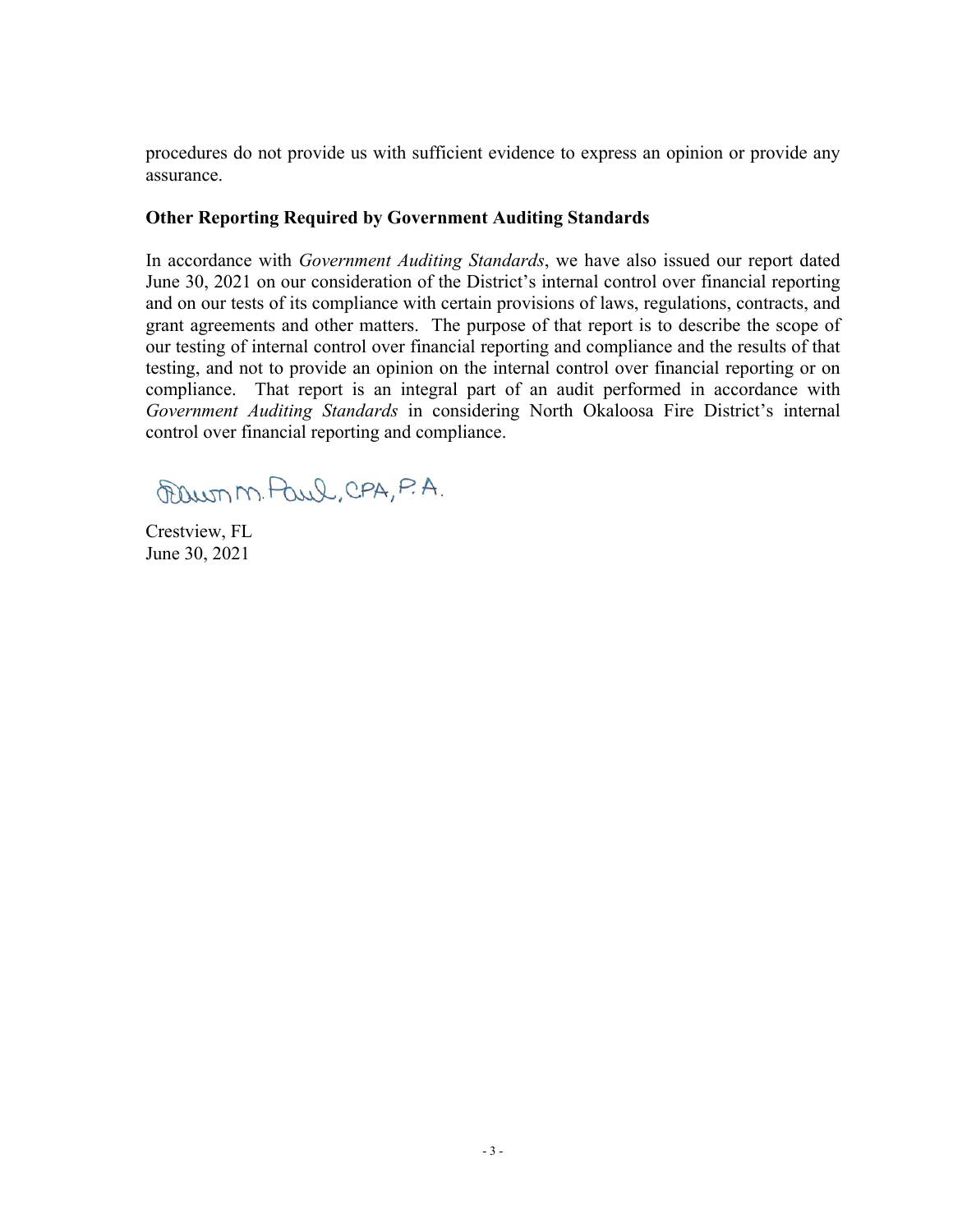

# **MANAGEMENT'S DISCUSSION AND ANALYSIS**

This discussion and analysis of the North Okaloosa Fire District's (the District) financial statements is provided to assist the reader to clarify the District's financial activities, significant changes in performance, and ending financial positions for the fiscal year ending September 30, 2020.

This discussion provides highlights and an analytical overview of the government-wide financial statements and governmental fund financial statements for the fiscal year ended September 30, 2020.

### **DISTRICT HIGHLIGHTS:**

- At the conclusion of fiscal year 2020 the District's assets exceeded its liabilities, resulting in a net position of \$3,373,279.
- The District's net position increased by \$225,351 (current year increase in net position \$261,949 less a \$36,598 prior period adjustment – see note 10)
- The District had \$1,525,014 of unrestricted assets at the end of the fiscal year that can be used to meet ongoing obligations.

### **GOVERNMENT-WIDE FINANCIAL STATEMENTS:**

Government-wide financial statements (Statement of Net Position and Statement of Activities) are intended to allow a reader to assess a government's operational accountability. Operational accountability is defined as the extent to which a government has met its operational objectives efficiently and effectively, using all resources available for that purpose, and whether it can continue to meet its objectives for the foreseeable future. Government-wide financial statements concentrate on the District as a whole and do not emphasize fund types.

The Statement of Net Position presents information on all of the District's assets and liabilities, with the difference between the two reported as net position. The District's capital assets are included in this statement and reported net of their accumulated depreciation.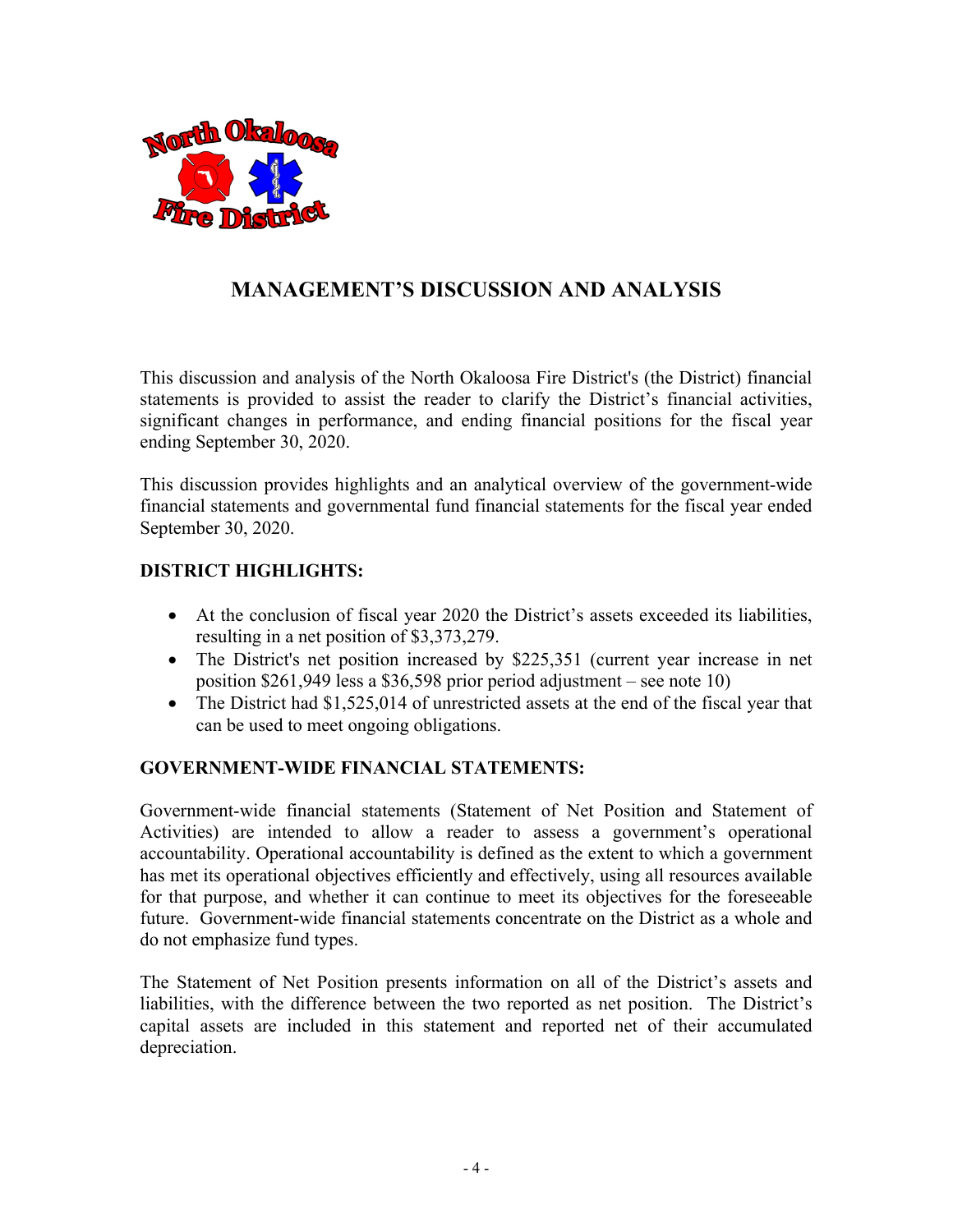The Statement of Activities presents revenue and expense information showing how the District's net position changed during the fiscal year. Both statements are measured and reported using the economic resource measurement focus (revenues and expenses) and the accrual basis of accounting (revenue recognized when earned and expense recognized when incurred).

### **THE DISTRICT AS A WHOLE:**

The annual revenue and disbursement programs of the North Okaloosa Fire District are well established. Management is sound and continues to collect and allocate resources in accordance with a detailed budget and growth plans.

#### **MOST SIGNIFICANT FUNDS:**

The District's only fund is a government fund. Revenues are generated from non ad valorem assessments on all land and buildings within the legal bounds of the District. In addition, other revenue sources include cost recovery, hydrant inspection, and standby service fee schedules. Grant funding is utilized when available.

#### **GOVERNTMENT FUND FINANCIAL STATEMENTS:**

The accounts of the District are organized on the basis of government funds, each of which is considered a separate accounting entity. The operations of each fund are accounted for with a separate set of self-balancing accounts that comprise its assets, liabilities, fund equity or retained earnings, revenue, and expenditures. Government resources are allocated to and accounted for, in individual funds based upon the purpose to be expensed, and the means by which spending activities are controlled.

Governmental fund financial statements are prepared on the modified accrual basis using the current financial resources measurement focus. Under the modified accrual basis of accounting, revenues are recognized when they become measureable and available as net current assets.

#### **NOTES TO THE FINANCIAL STATEMENTS:**

Notes to the Financial Statements provide explanation for the data anomalies contained in the preceding statements when necessary. These notes are essential for full understanding of the data provided in the government-wide and fund financial statements.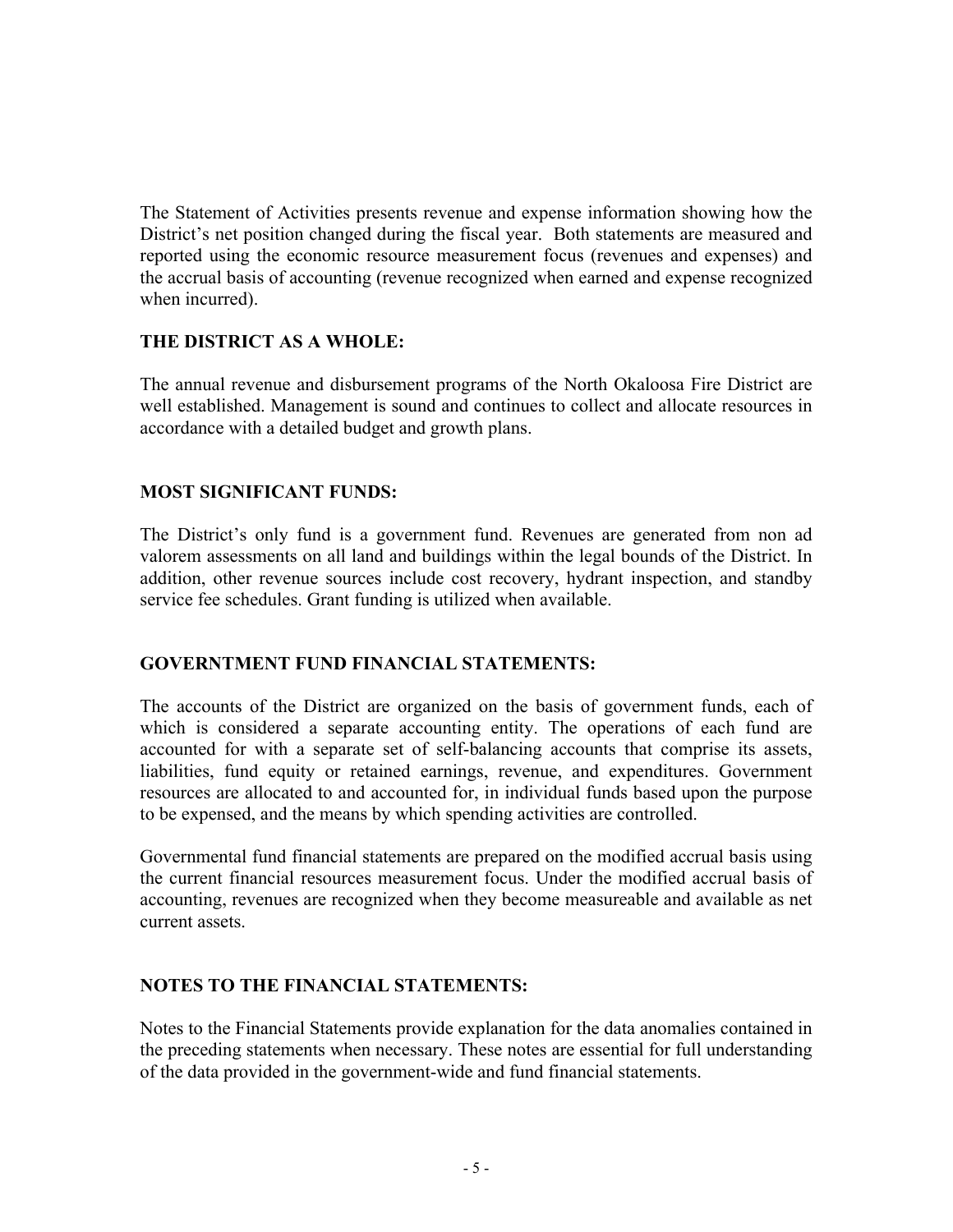#### **GOVERNMENT-WIDE FINANCIAL ANALYSIS:**

The government-wide Financial Statements were designed as a tool to determine if the District's financial condition is better or worse than the prior year.

Investment in capital assets, net of related debt, totaled \$910,765 which represented 27 percent of net position. Capital assets are comprised of land, buildings, equipment, and machinery, net of accumulated depreciation. The District paid its debt in full during the 2014 fiscal year. Non-depreciable capital assets include land, and construction in progress. The unrestricted net position balance of \$1,525,014 represents resources available for future requirements.

The following statements are presented as of and for the years ended September 30, 2020 and 2019.

- Condensed Summary of Net Position
- Summary of Revenues, Expenses, and Changes in Net Position
- ◆ Summary of Capital Assets

#### **Condensed Summary of Net Position - Primary Government Summary of Net Position September 30, 2020 and 2019 (as restated)**

|                                                   |             | 2019          |
|---------------------------------------------------|-------------|---------------|
|                                                   | 2020        | (as restated) |
| <b>ASSETS:</b>                                    |             |               |
| Current and other assets                          | \$2,559,925 | \$2,340,293   |
| Capital assets                                    | 910,765     | 937,575       |
| <b>Total Assets</b>                               | \$3,470,690 | \$3,277,868   |
| <b>LIABILITIES:</b>                               |             |               |
| Current liabilities                               | S<br>97,411 | 166,538<br>S  |
| <b>Total Liabilites</b>                           | 97,411      | 166,538       |
| <b>NET POSITION:</b>                              |             |               |
| Investment in capital assets, net of related debt | 910,765     | 937,575       |
| Restricted for future capital additions           | 937,500     | 656,500       |
| Unrestricted                                      | 1,525,014   | 1,517,255     |
| <b>Total Net Position</b>                         | 3,373,279   | 3,111,330     |
| <b>Total Liabilities and Net Position</b>         | \$3,470,690 | \$3,277,868   |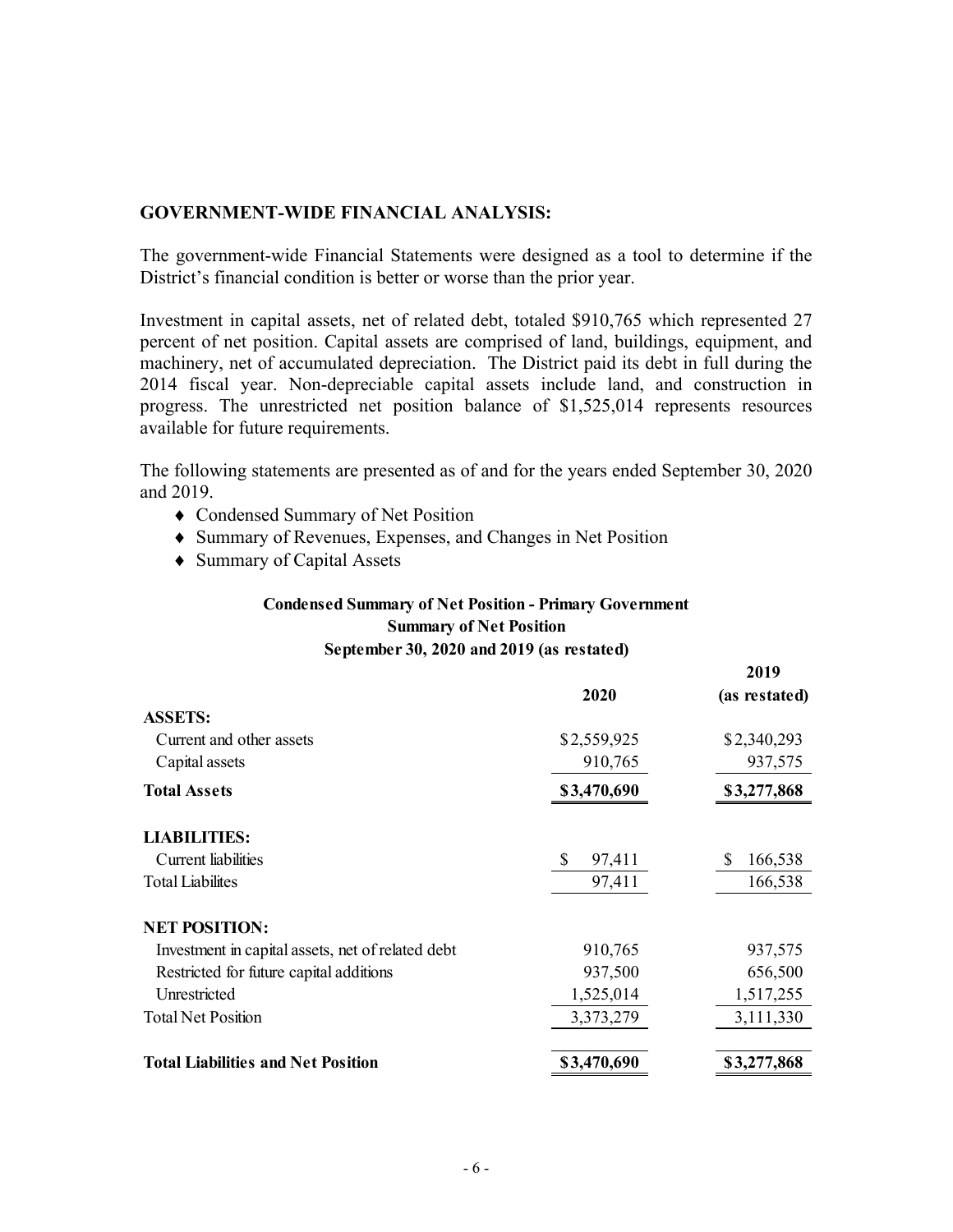# **Summary of Revenues, Expenses and Changes in Net Position For the Fiscal Years Ending September 30, 2020 and 2019 (as restated)**

|                                                                                 |                        | 2019                             |
|---------------------------------------------------------------------------------|------------------------|----------------------------------|
|                                                                                 | 2020                   | (as restated)                    |
| <b>REVENUES:</b>                                                                |                        |                                  |
| Program Revenues                                                                |                        |                                  |
| Property assessments                                                            | \$1,086,600            | \$1,078,832                      |
| Charges for services                                                            | 917,446                | 827,087                          |
| Operating grants                                                                | 148                    | 26,914                           |
| Miscellaneous                                                                   | 6,903                  | 12,226                           |
| Gain on disposal of asset                                                       | 7,860                  | 19,960                           |
| Interest revenue                                                                | 18,483                 | 38,154                           |
| <b>Total Revenues</b>                                                           | 2,037,440              | 2,003,173                        |
| <b>EXPENSES:</b><br>Public safety-fire & rescue services<br>Settlement of claim | 1,775,491<br>1,775,491 | 1,711,929<br>95,000<br>1,806,929 |
| Increase in net position                                                        | 261,949                | 196,244                          |
| <b>NET POSITION - beginning balance</b><br>before restatement                   | 3,147,928              | 2,915,086                        |
| Prior period adjustment (see note 10)                                           | (36,598)               |                                  |
| <b>NET POSITION - beginning balance</b><br>as restated                          | 3,111,330              | 2,915,086                        |
| <b>NET POSITION - ending balance</b>                                            | \$3,373,279            | \$3,111,330                      |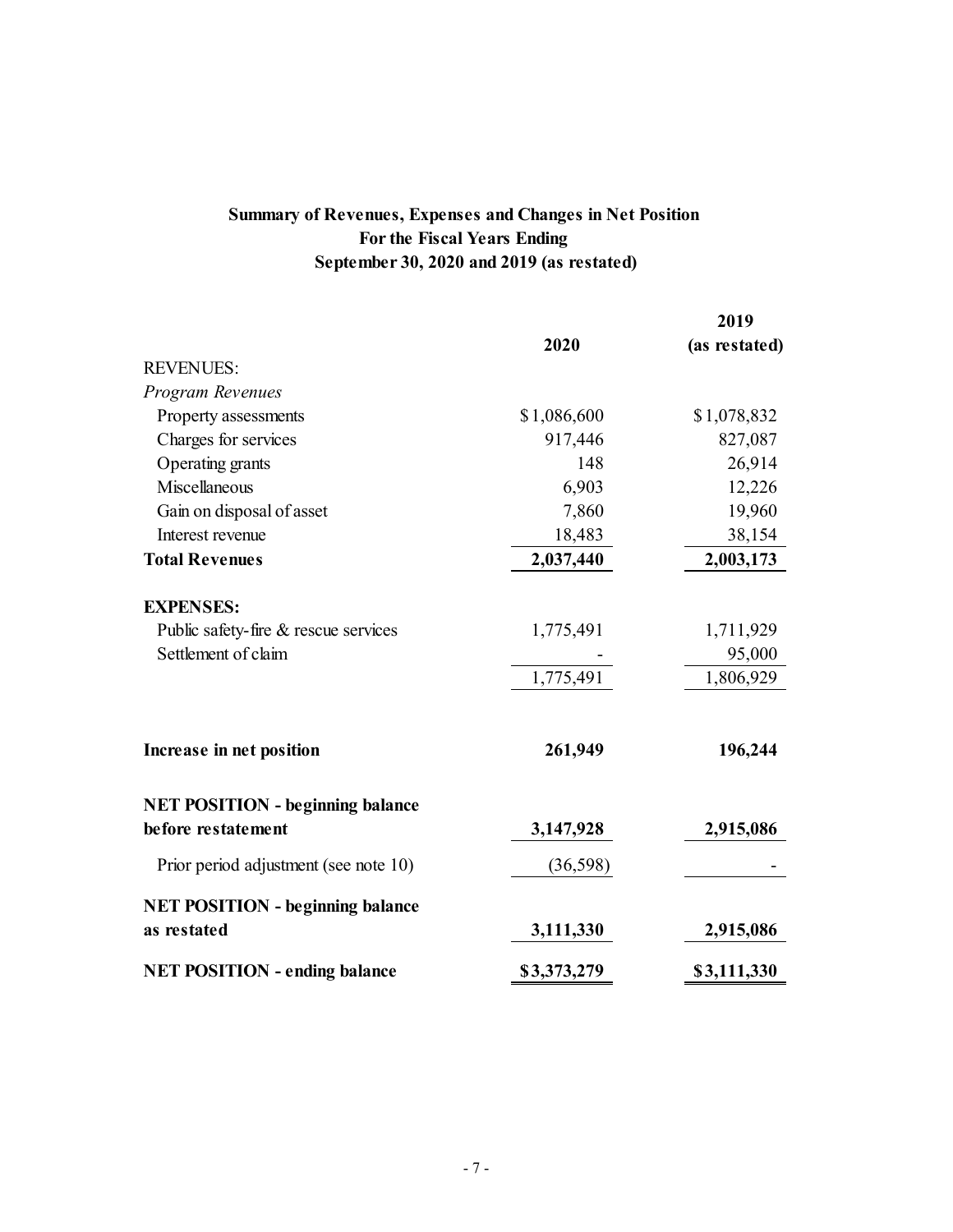### **Summary of Capital Assets For the Fiscal Years Ending September 30, 2020 and 2019 (as restated)**

**2019** 

|                                                   |             | 2V I 7        |
|---------------------------------------------------|-------------|---------------|
|                                                   | 2020        | (as restated) |
| <b>CAPITAL ASSETS:</b>                            |             |               |
| Land                                              | 25,383<br>S | 25,383<br>S   |
| Total capital assets not depreciated              | 25,383      | 25,383        |
|                                                   |             |               |
| Buildings, improvements, equipment and machinery  | 2,202,359   | 2,127,805     |
| Total capital assets being depreciated            | 2,202,359   | 2,127,805     |
|                                                   |             |               |
| <b>Accumulated depreciation</b>                   |             |               |
| Buildings, improvements, equipment, and machinery | (1,316,977) | (1,215,613)   |
| Capital assets net of depreciation                | 885,382     | 912,192       |
| <b>Total Capital Assets</b>                       | 910,765     | 937,575       |
|                                                   |             |               |

### **CAPITAL ASSET AND DEBT ADMINISTRATION:**

Current assets increased \$219,632 from the prior year primarily the result of an increase in cash as a result of an increase in revenues from tax assessments and charges for services. Capital asset values decreased by \$26,810 as a result of depreciation and disposals. The 2019 balances were restated after the detection of a prior period adjustment from an engine that should have been disposed along with a fire truck in 2019 with a net effect of \$36,598.

The District has not incurred any new debt since funding the 2007 airport interior project and manpower grant operation requirements. The debt related to capital improvement was paid in full during fiscal year 2014.

#### **BUDGETS AND RATES:**

The District experienced a favorable increase in revenues as compared to the budget in the amount of \$98,750, which occurred primarily due to an increase in charges for services. During 2019, The District renegotiated two contracts for Airport Rescue and Fire Fighting (AARF) services which included charges for overtime.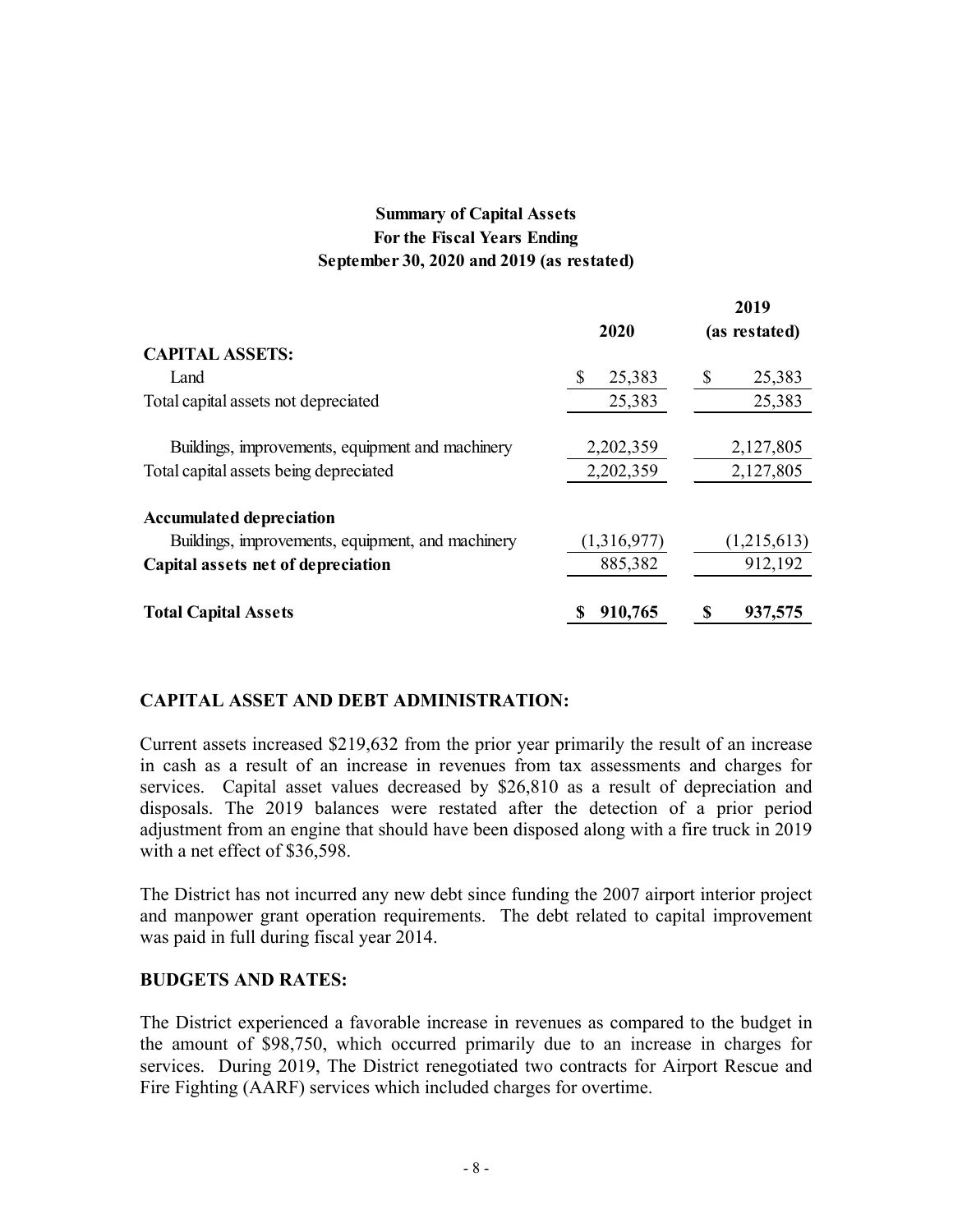Additionally, the District had a favorable increase in expenses compared to the budget in the amount of \$5,557. This increase occurred primarily due a decrease in personnel services expense related to insurance costs.

Overall, the general fund had a favorable variance compared to the budget in the amount of \$104,307.

### **FUTURE PLANNING REQUIREMENTS:**

The District's future plans include creating and maintaining a system that ensures the district of adequate cash flows for unexpected downturns in district revenues.

The District will continue to update its system to increase and maintain our ISO rating, including but not limited to increasing fire fighter safety, the number of fire hydrants, newer fire trucks, and new protective gear for its firemen.

The District will continue to update and maintain a consistent Policy Manual by reviewing and updating existing policies.

### **CONTACTING THE DISTRICT:**

Questions or comments regarding the state of financial affairs for the North Okaloosa Fire District should be addressed to:

Commissioner Craig Shaw, Group IV Chairman PO Box 973 Crestview, FL 32536 (850) 682-1808 nofdadmin@district80.gccoxmail.com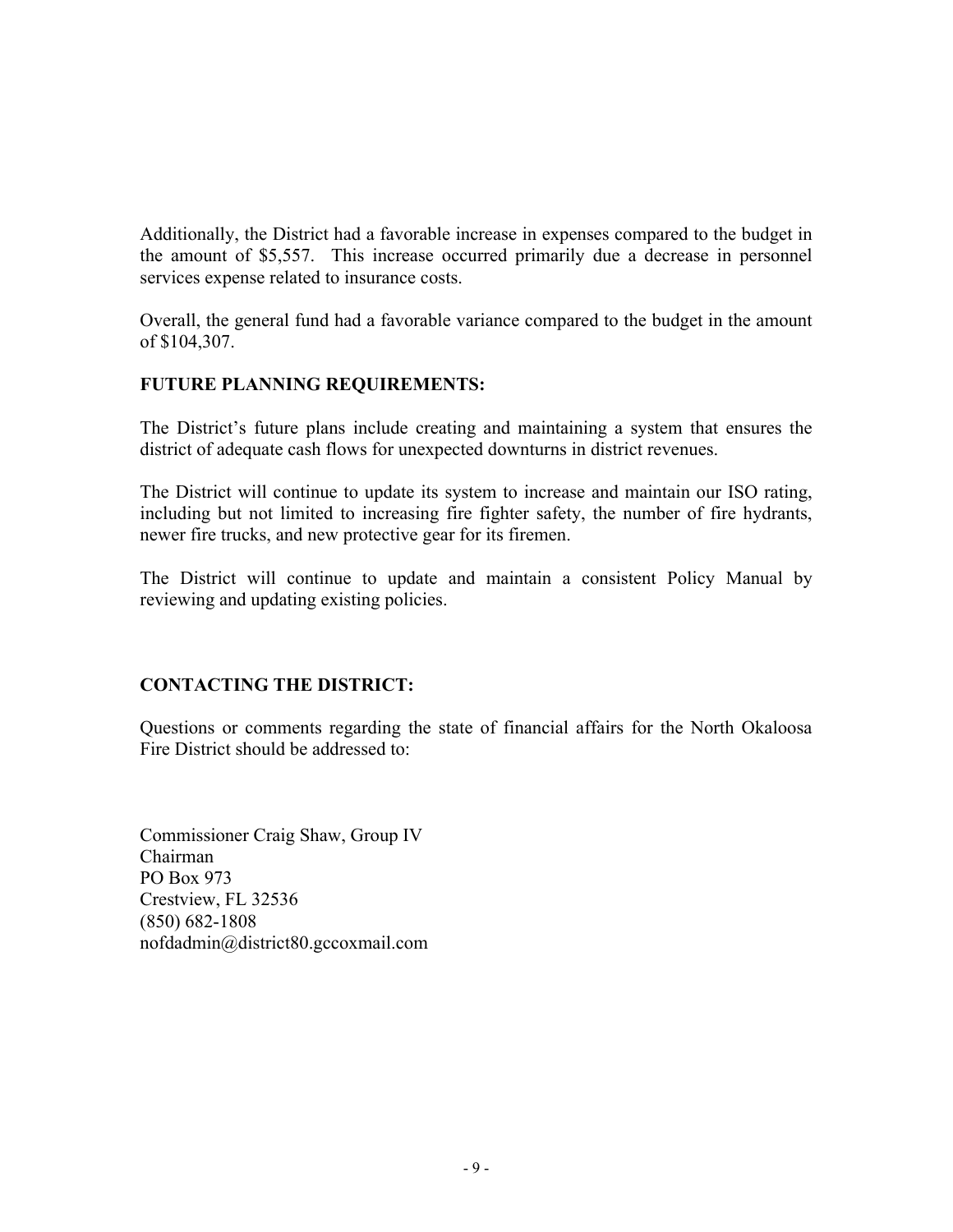# **North Okaloosa Fire District Governmental Fund Balance Sheet and Statement of Net Position September 30, 2020**

|                                                               |              | <b>General</b><br><b>Fund</b> | <b>Adjustments</b><br>(Note 2) |    | <b>Statement</b><br>of Net Position |
|---------------------------------------------------------------|--------------|-------------------------------|--------------------------------|----|-------------------------------------|
| <b>ASSETS</b>                                                 |              |                               |                                |    |                                     |
| Cash and cash equivalents                                     | $\mathbb{S}$ | 2,382,041                     | \$                             | \$ | 2,382,041                           |
| Receivables                                                   |              | 136,729                       |                                |    | 136,729                             |
| Prepaid expenses                                              |              | 40,655                        |                                |    | 40,655                              |
| Deposits                                                      |              | 500                           |                                |    | 500                                 |
| Capital assets, net                                           |              |                               | 910,765                        |    | 910,765                             |
| Total assets                                                  | \$           | 2,559,925                     | 910,765                        | \$ | 3,470,690                           |
| <b>LIABILITIES</b>                                            |              |                               |                                |    |                                     |
| Accounts payable                                              | \$           | 8,832                         |                                | \$ | 8,832                               |
| Accrued salaries and benefits payable                         |              | 37,620                        |                                |    | 37,620                              |
| Compensated absences                                          |              |                               | 50,959                         |    | 50,959                              |
| <b>Total liabilities</b>                                      |              | 46,452                        | 50,959                         |    | 97,411                              |
| <b>Fund balance/ Net Position</b>                             |              |                               |                                |    |                                     |
| Nonspendable                                                  |              | 40,655                        | (40, 655)                      |    |                                     |
| Assigned                                                      |              | 937,500                       | (937, 500)                     |    |                                     |
| Unassigned                                                    |              | 1,535,318                     | (1, 535, 318)                  |    |                                     |
| Total fund balance                                            |              | 2,513,473                     | (2,513,473)                    |    |                                     |
| Total liabilities and fund balance                            | \$           | 2,559,925                     |                                |    |                                     |
| Net position                                                  |              |                               |                                |    |                                     |
| Investment in capital assets, net of related debt             |              |                               | 910,765                        |    | 910,765                             |
| Restricted for future capital outlay and insurance deductible |              |                               | 937,500                        |    | 937,500                             |
| Unrestricted                                                  |              |                               | 1,525,014                      |    | 1,525,014                           |
| Total net position                                            |              |                               | 3,373,279                      |    | 3,373,279                           |
| Total liabilities and net position                            |              |                               |                                | \$ | 3,470,690                           |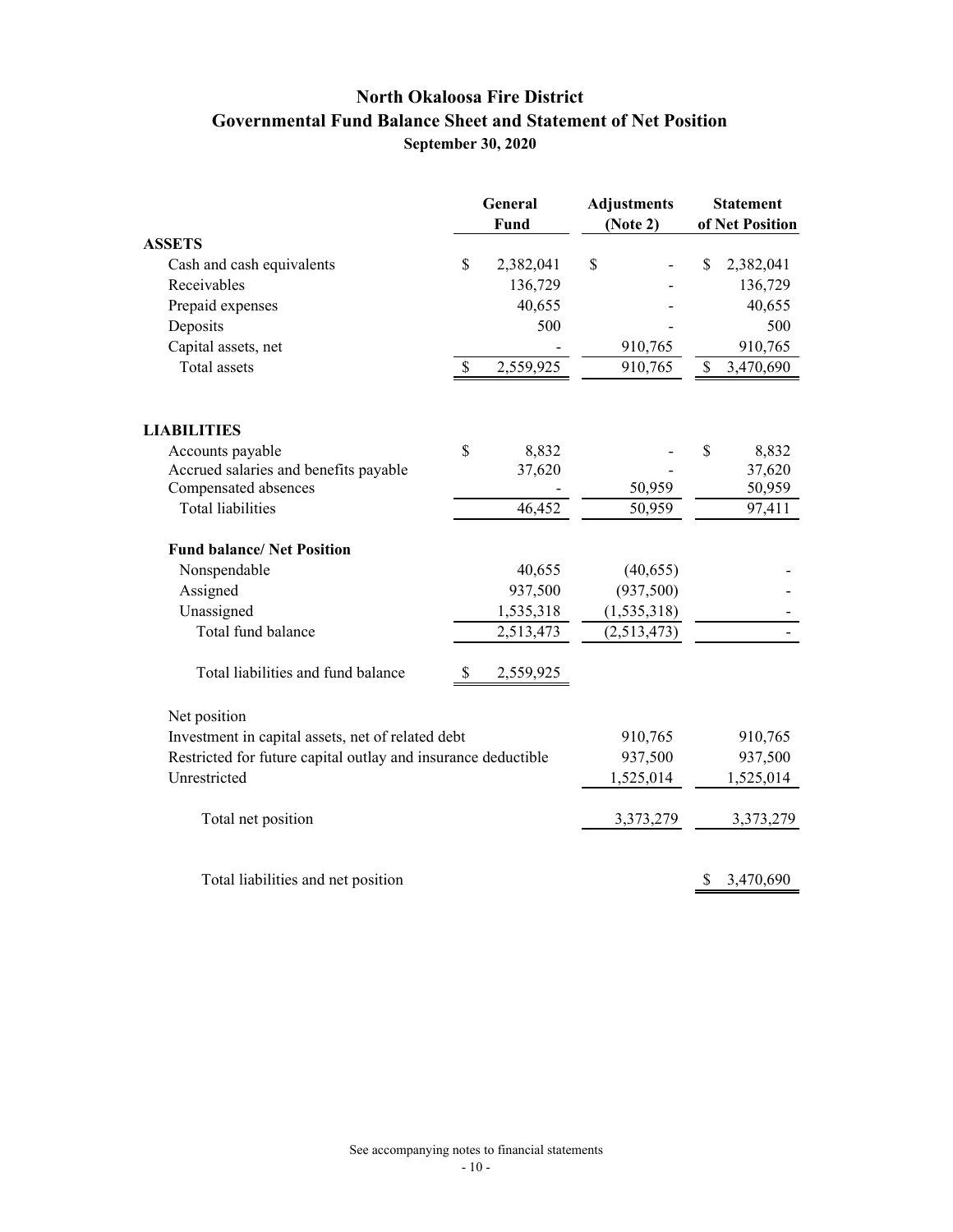# **North Okaloosa Fire District Governmental Fund Revenues, Expenditures and For the Year Ended September 30, 2020 Changes in Fund Balance and Statement of Activities**

|                                          |              | General<br>Fund | <b>Adjustments</b><br>(Note 2) | <b>Statement of</b><br><b>Activities</b> |
|------------------------------------------|--------------|-----------------|--------------------------------|------------------------------------------|
| <b>Revenues</b>                          |              |                 |                                |                                          |
| Property assessments                     | $\mathbb{S}$ | 1,086,600       | \$                             | \$<br>1,086,600                          |
| Charges for services                     |              | 917,446         |                                | 917,446                                  |
| Operating grants                         |              | 148             |                                | 148                                      |
| Miscellaneous                            |              | 6,903           |                                | 6,903                                    |
| Proceeds from/gain on disposal of assets |              | 7,860           |                                | 7,860                                    |
| Interest revenue                         |              | 18,483          |                                | 18,483                                   |
| Total revenues                           |              | 2,037,440       |                                | 2,037,440                                |
| <b>Expenditures/expenses:</b>            |              |                 |                                |                                          |
| Public Safety                            |              |                 |                                |                                          |
| Current                                  |              |                 |                                |                                          |
| Personnel services                       |              | 1,250,039       | (4,301)                        | 1,245,738                                |
| Fire protection                          |              | 415,266         |                                | 415,266                                  |
| Depreciation                             |              |                 | 114,487                        | 114,487                                  |
| Capital outlay                           |              | 87,677          | (87,677)                       |                                          |
| Total expenditures/expenses              |              | 1,752,982       | 22,509                         | 1,775,491                                |
| Excess of revenues over expenditures     |              | 284,458         | (22,509)                       | 261,949                                  |
| Fund balance/net position:               |              |                 |                                |                                          |
| Beginning of the year                    |              | 2,229,015       | 967,615                        | 3,147,928                                |
| Prior period adjustment (Note 10)        |              |                 |                                | (36, 598)                                |
| End of the year                          | S            | 2,513,473       | \$<br>945,106                  | \$<br>3,373,279                          |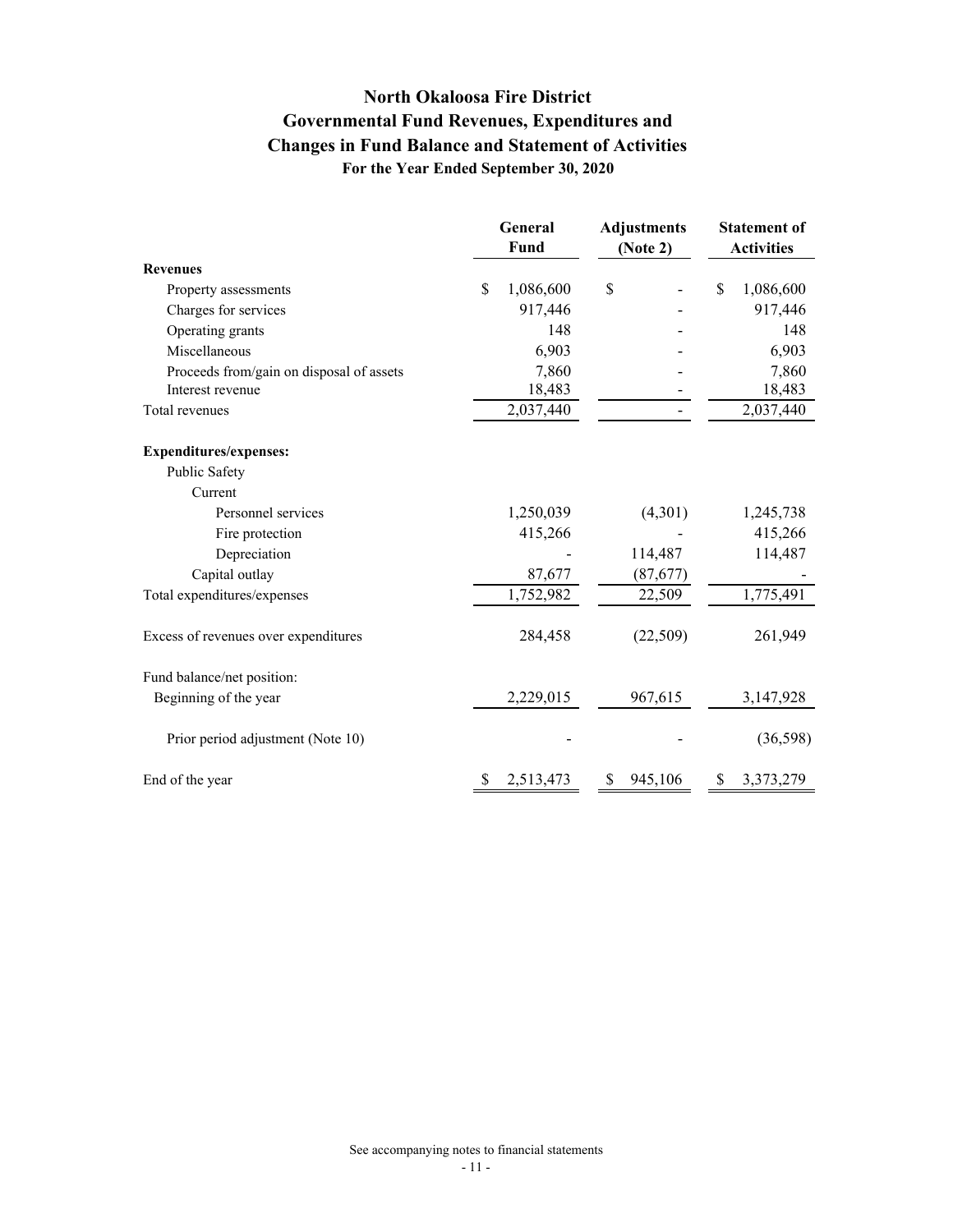# **North Okaloosa Fire District General Fund Statement of Revenues, Expenditures - Budget and Actual For the Year Ended September 30, 2020**

|                                | Original<br>and Final<br><b>Budget</b> | <b>Actual</b> | Variance<br>Favorable<br>(Unfavorable) |
|--------------------------------|----------------------------------------|---------------|----------------------------------------|
| <b>REVENUES</b>                |                                        |               |                                        |
| Property assessments           | \$1,084,690                            | \$1,086,600   | \$<br>1,910                            |
| Charges for services           | 786,000                                | 917,446       | 131,446                                |
| Grants                         |                                        | 148           | 148                                    |
| Miscellaneous income           | 50,000                                 | 6,903         | (43,097)                               |
| Proceeds from sale of assets   |                                        | 7,860         | 7,860                                  |
| Interest revenue               | 18,000                                 | 18,483        | 483                                    |
| <b>Total revenues</b>          | 1,938,690                              | 2,037,440     | 98,750                                 |
| <b>EXPENDITURES</b>            |                                        |               |                                        |
| Current                        |                                        |               |                                        |
| Personnel services             | 1,329,538                              | 1,250,039     | 79,499                                 |
| Fire protection                | 366,501                                | 415,266       | (48,765)                               |
| Capital outlay:                | 62,500                                 | 87,677        | (25, 177)                              |
| <b>Total expenditures</b>      | 1,758,539                              | 1,752,982     | 5,557                                  |
| <b>Excess of revenues over</b> |                                        |               |                                        |
| expenditures                   | 180,151                                | 284,458       | 104,307                                |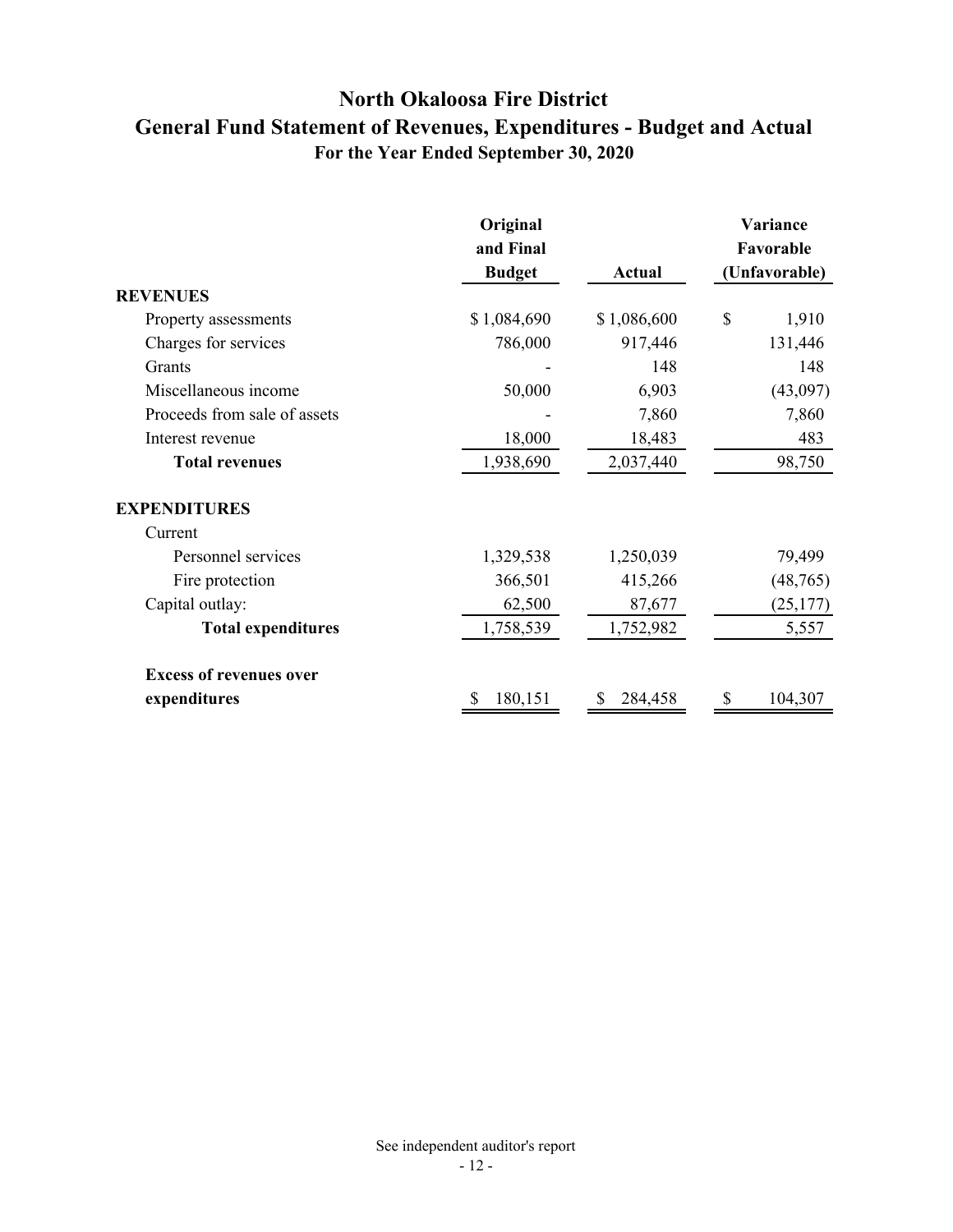### **NOTE 1 – SUMMARY OF SIGNIFICANT ACCOUNTING POLICIES**

#### **Nature of operations**

The North Okaloosa Fire District (the District), formerly known as the Crestview Area Okaloosa County Fire District, was created by local ordinance on June 14, 1977, for providing fire protection for the benefit of the residents within the designated district. As originally set forth by county ordinance, the District was considered a separate entity governed by five duly elected commissioners. On November 12, 1986, the Okaloosa County Board of County Commissioners replaced the previously elected commissioners of the district. On September 12, 1986, the remaining funds of the District were transferred to the Board of County Commissioners. The District was deemed to be a dependent district of Okaloosa County and, as a result, became a part of the Okaloosa County reporting entity, and consequently, its annual audited financial statements became part of the Okaloosa County, Florida Comprehensive Annual Financial Report for the fiscal years ended September 30, 1987 through September 30, 1993. For the fiscal year ended September 30, 1994, and future years, the Okaloosa County Board of County Commissioners has concluded that the North Okaloosa Fire District is not a dependent district under the criteria set forth by GASB 61. On June 13, 2001, House Bill No. 979 Chapter 2001- 333 established the District as an independent special district pursuant to Chapter 191, Florida Statutes. The District operates under an elected Board of Commissioners form of government and provides the following services: fire suppression, fire inspection, rescue and emergency medical services.

### **Basis of presentation**

The District's financial statements are prepared in accordance with U.S. Generally Accepted Accounting Principles (GAAP) as applicable to state and local governments with those promulgated by Governmental Accounting Standards Board (GASB).

In June 1999, the Governmental Accounting Standards Board (GASB) unanimously approved Statement No. 34, *Basic Financial Statements and Management's Discussion and Analysis for State and Local Governments*. Certain significant changes in the Statement include the following:

- A Management Discussion and Analysis (MD&A) section providing an analysis of the District's overall financial position and results of operations.
- Financial statements prepared using full accrual accounting for all the District's activities.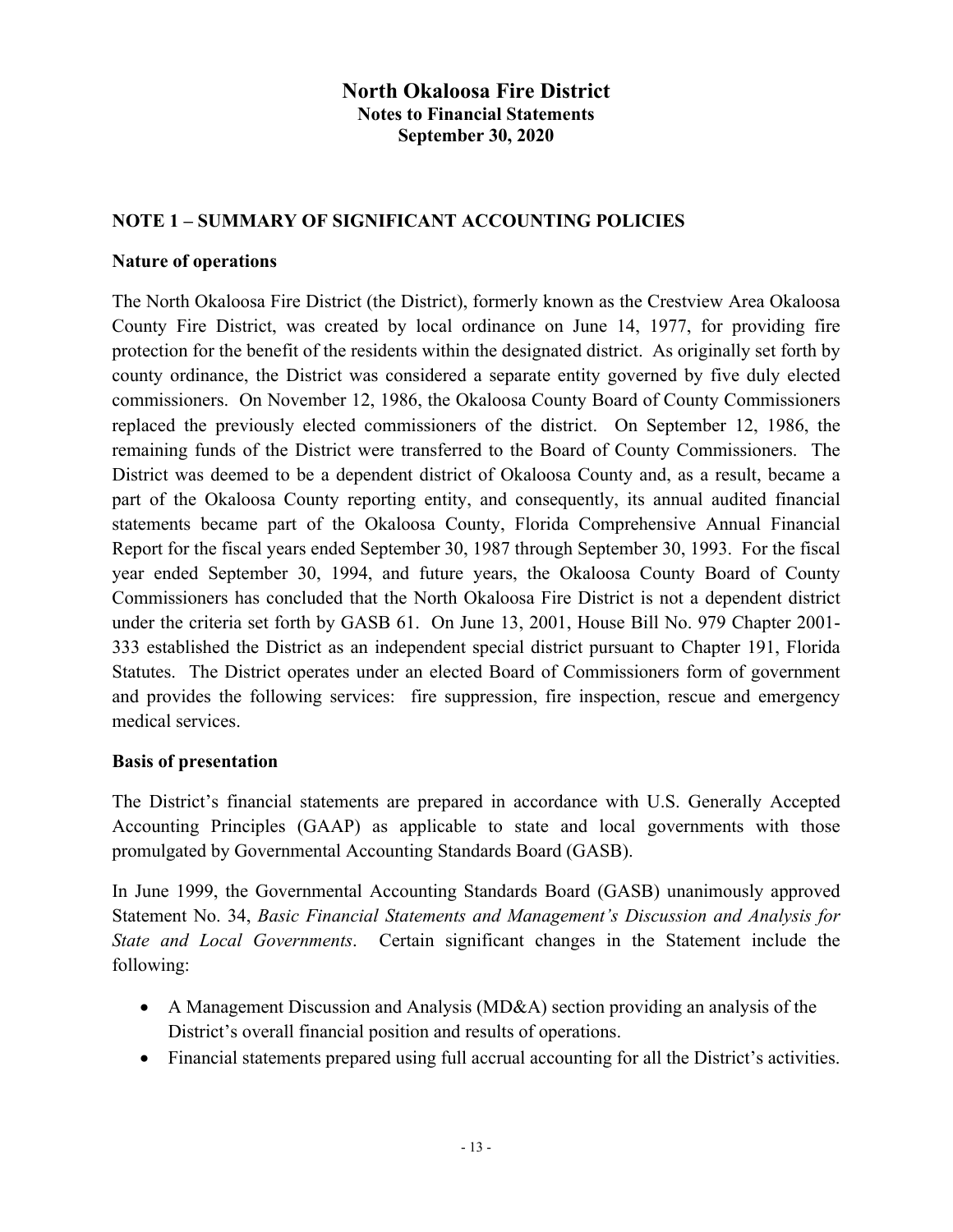## *NOTE 1 - SUMMARY OF SIGNIFICANT ACCOUNTING POLICIES (CONTINUED)*

#### **Basis of presentation (continued)**

These and other changes are reflected in the accompanying financial statements (including notes to financial statements). The District has elected to implement all the provisions of the Statement.

### **Reporting entity**

As required by accounting principles generally accepted in the United States of America, these financial statements present North Okaloosa Fire District as the primary government. In evaluating the District as a reporting entity, management has considered all potential component units for which the District may or may not be financially accountable and, as such, be included within the District's financial statements. Management utilized criteria set forth in GASB No.61 for determining financial accountability of potential component units in evaluating all potential component units.

In accordance with GASB No. 61, the District (primary government) is financially accountable if a financial benefit or burden relationships exists between the potential component unit and the District. As of September 30, 2020, the North Okaloosa Fire District had no component units, as defined by GASB 61.

#### **Measurement focus and basis of accounting**

Governmental funds are used to account for the District's general government activities. The district has one fund, the General Fund, which is its operating fund and is included in the preparation of the government-wide financial statements and its fund financial statements.

The District's basic financial statements are composed of the following

- Government-wide financial statements
- Fund financial statements
- Notes to the financial statements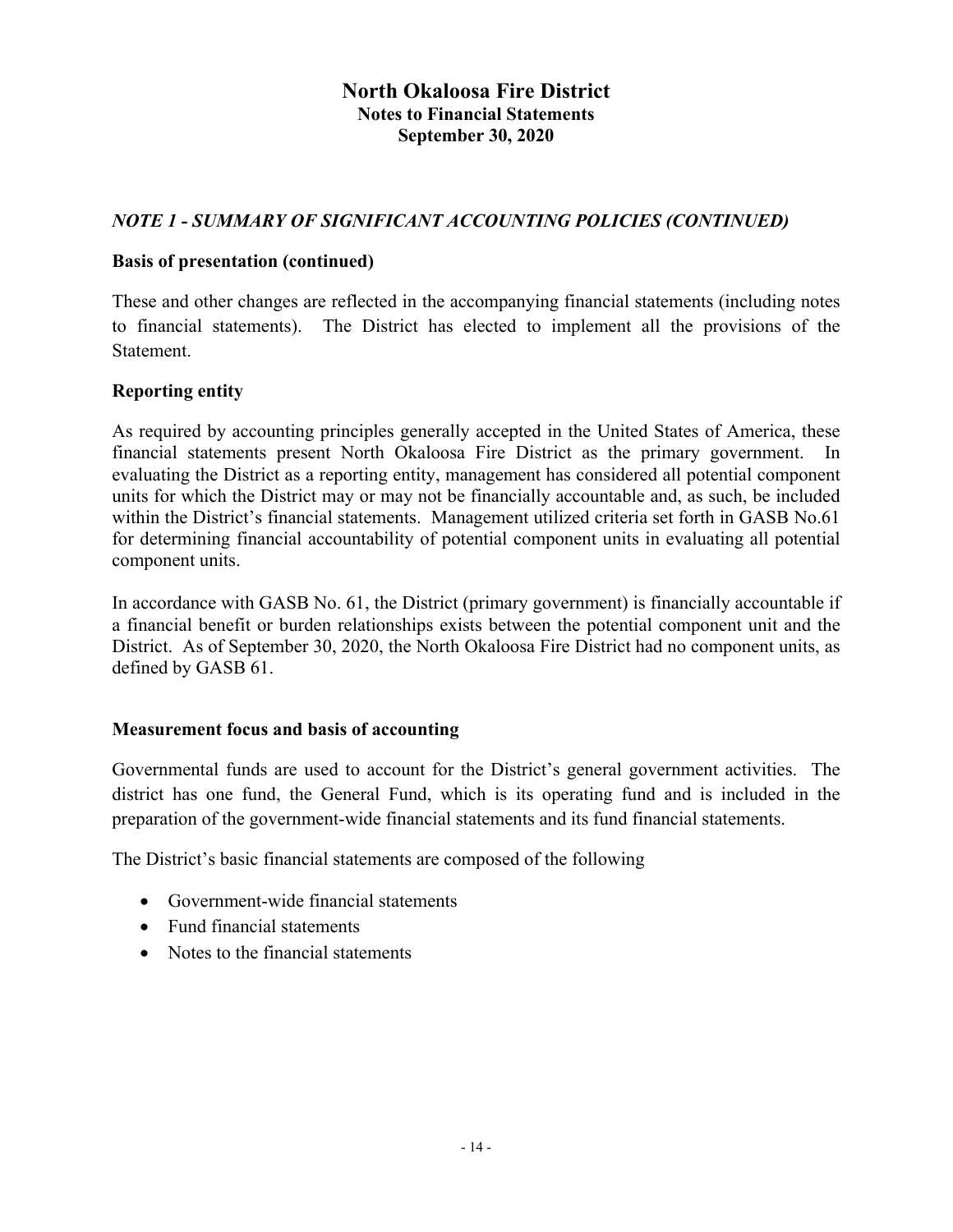### *NOTE 1 - SUMMARY OF SIGNIFICANT ACCOUNTING POLICIES (CONTINUED)*

#### **Government-wide financial statements**

Government-wide financial statements display information about the District as a whole. Government-wide financial statements are prepared using the economic resources measurement focus and the accrual basis of accounting. Under the accrual basis of accounting, revenues are recognized when earned and expenses are recognized when a liability is incurred, regardless of the timing of the related cash flows.

Property assessments are recognized in the year for which they are levied. Revenues from grants and donations are recognized in the fiscal year in which all eligibility requirements imposed by the provider have been satisfied. Revenues from charges for services are recognized in the fiscal year the services were provided.

Amounts paid to acquire capital assets are capitalized as assets in the government-wide financial statements, rather than reported as expenditures. Proceeds of long-term debt are recorded as liabilities in the government-wide financial statements, rather than as other financial sources. Amounts paid to reduce long-term indebtedness of the reporting government are reported as reductions of the related liabilities, rather than as expenditures.

### **Fund financial statements**

Governmental funds types use the flow of current financial resources measurement focus and the modified accrual basis of accounting. Current financial resources measurement focus generally means that only current assets and current liabilities are included in the balance sheet. Under the modified accrual basis of accounting, revenues are recognized when susceptible to accrual (i.e., when they are "measurable and available"). "Measurable" means the amount of the transaction is known or can be reasonably estimated. "Available" means collectible within the current period or within 60 days after year end.

Expenditures are generally recognized under the modified accrual basis of accounting when the related liability is incurred, as under accrual accounting. The exception to this general rule is that principal and interest on general obligation long-term debt is recorded only when payment is made.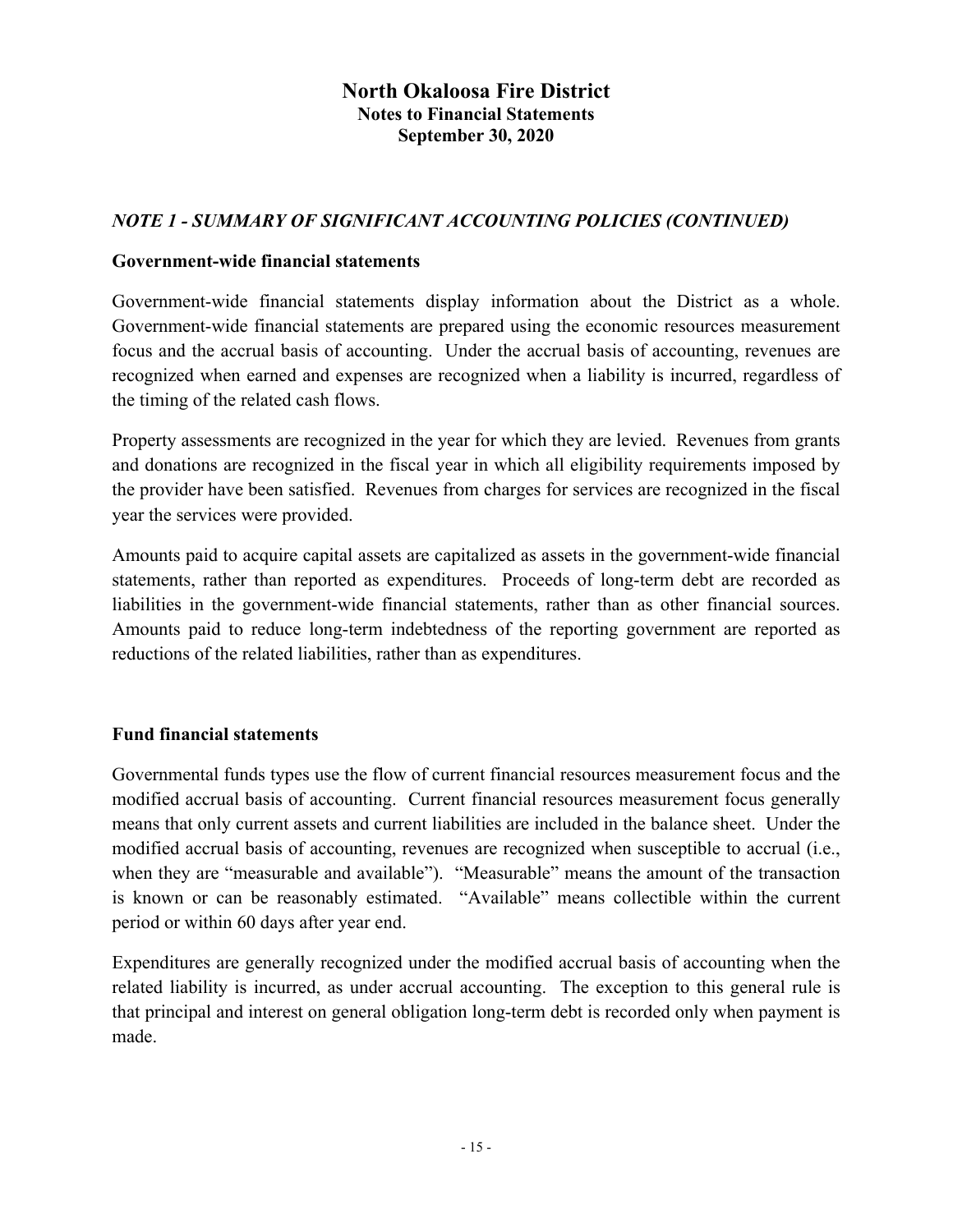### *NOTE 1 - SUMMARY OF SIGNIFICANT ACCOUNTING POLICIES (CONTINUED)*

#### **Fund financial statements (continued)**

The focus of the governmental funds' measurement (in the fund statements) is upon determination of financial position and changes in financial position (sources, uses and balances of financial resources) rather than upon net income. The following is a description of the governmental fund of the District:

General Fund – The general fund is the general operating fund of the District. It is used to account for all financial resources.

#### **Cash and cash equivalents, deposits and investments**

The District's demand deposits and short-term investments are considered cash and cash equivalents. For purposes of these statements, all high liquid investments with a maturity of three months or less when purchased are considered cash equivalents. The District has no cash equivalents as of September 30, 2020.

The District maintains its deposits only with "Qualified Public Depositories" as defined in Chapter 280, Florida Statutes. The provisions of this statute allow "Qualified Public Depositories" to participate in a multiple financial institution collateral pool to ensure the security for public deposits. All Qualified Public Depositories must place with the Treasurer of the State of Florida, securities which have a market value equal to 50% of all public funds on deposit at the end of each month more than any applicable deposit insurance. In the event of default by a qualified public depository, the state treasurer will pay public depositors all losses. Losses in excess of insurance and collateral will be paid through assessments between all Qualified Public Depositories. Under this method, all the District's deposits are fully insured or collateralized at the highest level of security.

The District does not have a formal written investment policy but has adopted the investment policy as defined in Florida Statute Section 218.415, which requires the investment of surplus public funds and prescribed the instruments in which those investments are authorized which consist of:

- The Local Government Surplus Funds Trust Fund or any intergovernmental investment pool authorized pursuant to the Florida Interlocal Cooperation Act of 1969.
- Securities and Exchange Commission registered money market funds with the highest credit rating from a nationally recognized rating agency.
- Interest bearing time deposits or saving account in qualified public depositories.
- Direct obligations of the U.S. Treasury.

As of September 30, 2020 the District did not have any investments.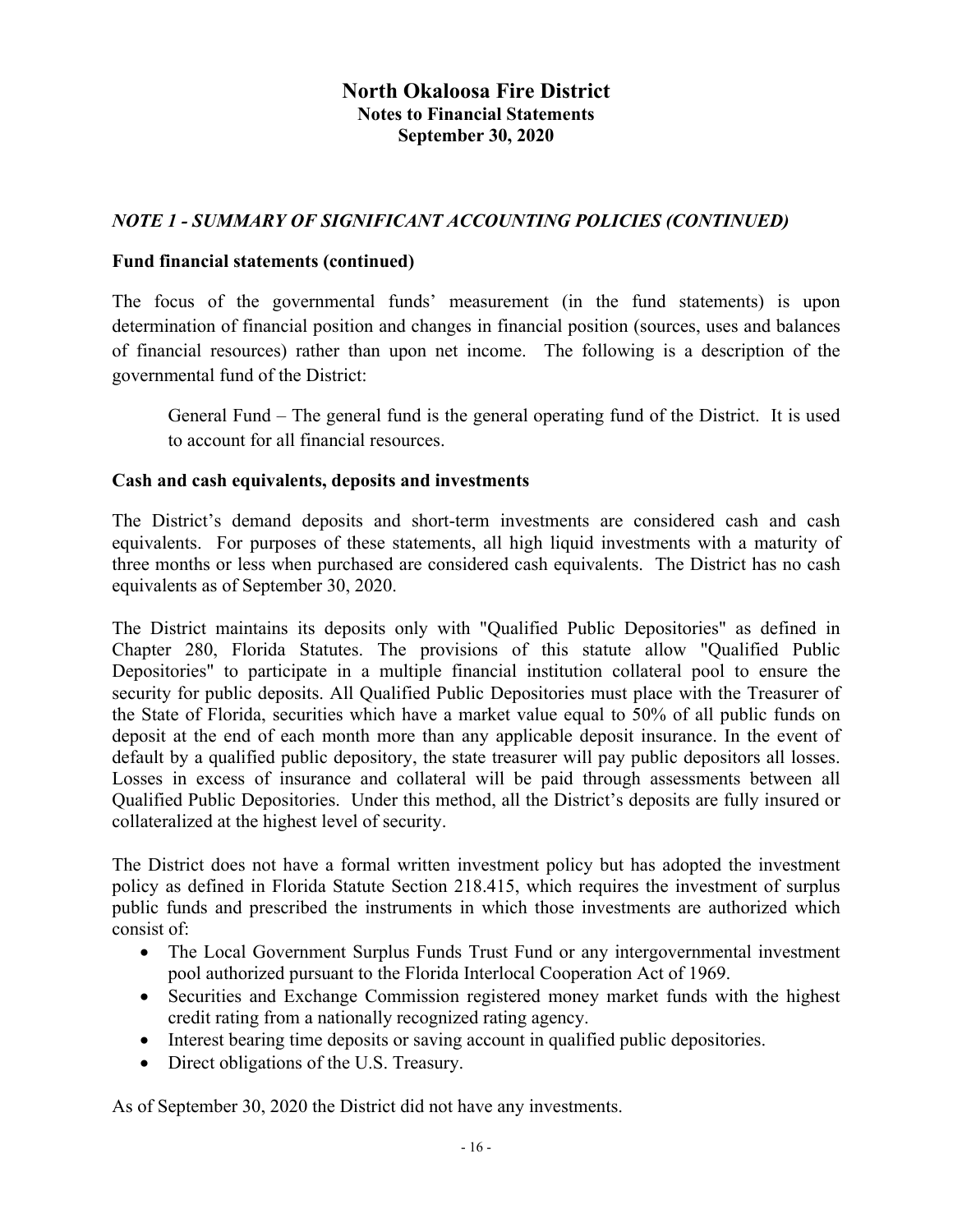# *NOTE 1 - SUMMARY OF SIGNIFICANT ACCOUNTING POLICIES (CONTINUED)*

#### **Prepaid Items**

Certain payments to vendors reflect costs applicable to future accounting periods and are recorded as prepaid items.

#### **Capital Assets**

Effective with the 2004 fiscal year, capital assets purchased, or acquired with an original cost of \$750 or more are reported at historical costs or estimated historical cost. Contributed assets are reported at fair market value as of the date received. Additions, improvements, and other capital outlays that significantly extend the useful life of an asset are capitalized. Other costs incurred for repairs and maintenance are expensed as incurred. Depreciation on all assets is provided on the straight-line basis over the following estimated useful lives:

| Buildings and improvements        | 50 years     |
|-----------------------------------|--------------|
| Improvements other than buildings | 30 years     |
| Machinery and equipment           | $5-20$ years |

#### **Deferred Outflows/Inflows of Resources**

In addition to assets, the Statement of Net Position will sometimes report a separate section for *deferred outflows of resources*. The separate financial statement element, *deferred outflows of resources*, represents a consumption of net position that applies to a future period(s) and will not be recognized as an outflow of resources (expense) until then. The District has no deferred outflows of resources as of September 30, 2020.

In addition to liabilities, the Statement of Net Position will sometimes report a section of *deferred inflows of resources*. This separate financial statement element, *deferred inflows of resources*, represents an acquisition of net position that applies to a future period(s) and will not be recognized as an inflow of resources (revenue) until that time. The District has no deferred inflows of resources as of September 30, 2020.

#### **Revenues**

The revenues susceptible to accrual are property assessments and charges for services. Current year property assessments uncollected at the end of the fiscal year are generally immaterial in amount and highly susceptible to being uncollectable and are not recorded as a receivable on the balance sheet.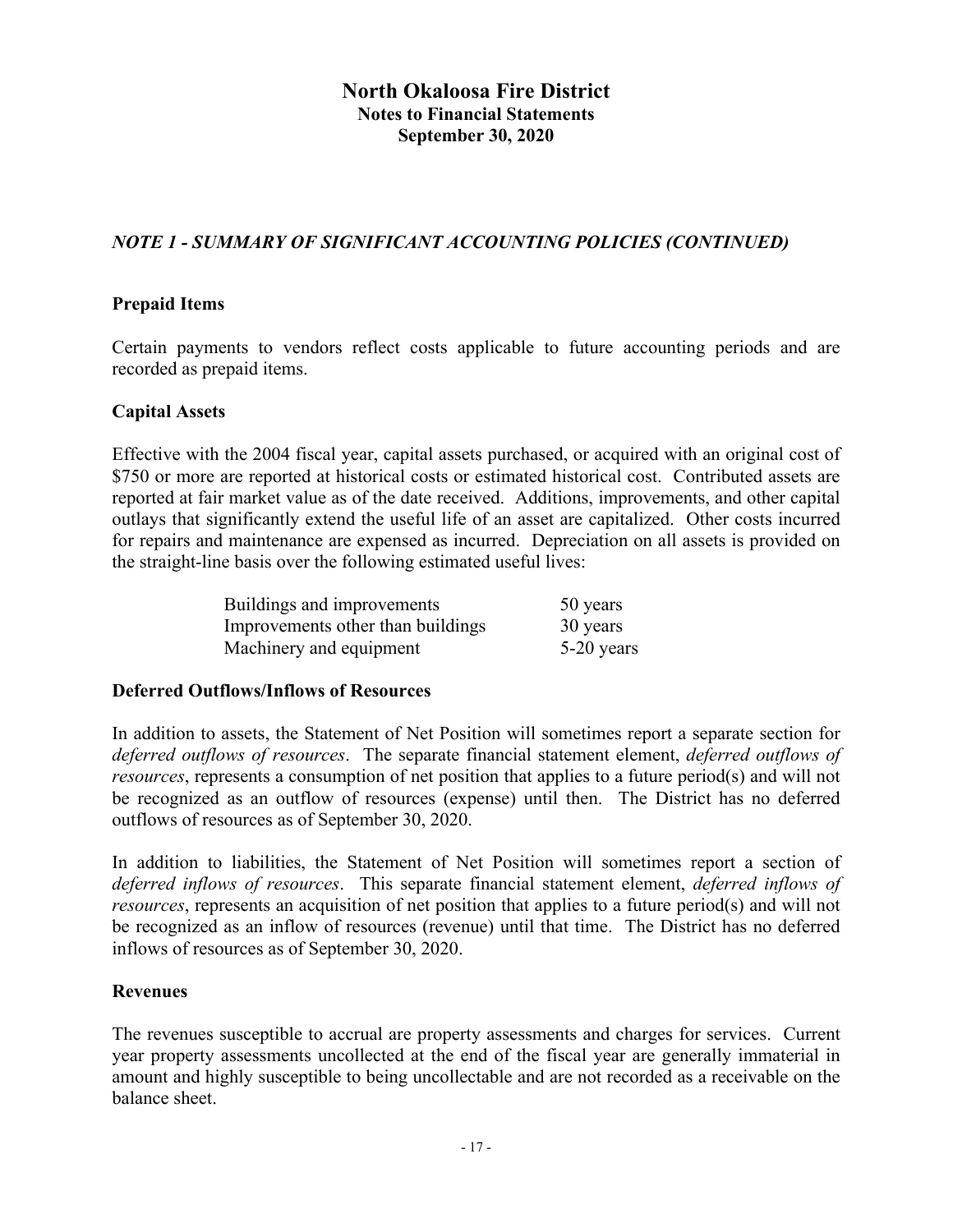## *NOTE 1 - SUMMARY OF SIGNIFICANT ACCOUNTING POLICIES (CONTINUED)*

#### **Revenues (continued)**

The District levies assessments on residential and commercial properties located within its boundaries. These assessments (non-ad valorem taxes) are billed and collected through the Okaloosa County Tax Collector's Office in accordance with the laws of the State of Florida. The assessments are payable when levied. The following is the current calendar for collection of the taxes:

| Levy Date       | November 1 <sup>st</sup> |
|-----------------|--------------------------|
| Due Date        | November 1 <sup>st</sup> |
| Delinquent Date | April $1st$              |

Discounts are available for each month taxes are paid through February 28<sup>th</sup>.

Revenue recognition criteria for property taxes under GASB require that taxes expected to be collected within sixty days of the current period be accrued. No accrual has been made for 2020 fire assessments because the non-ad valorem taxes are not legally due until subsequent to the end of the fiscal year. Current year taxes, which are uncollected as of the end of the fiscal year, are generally immaterial in amount and highly susceptible to being uncollectible and, therefore, are not recorded as a receivable on the financial statement date.

### **Budgets**

The District prepares an annual operating budget for the fiscal year commencing October 1. The budget is based on an analysis of prior year actual revenues and expenditures along with anticipated spending and revenue sources. Once the proposed budget is compiled, it is brought before the Board of Commissioners for approval. Budget amendments are approved by the Board of Commissioners. The District did not amend its budget as of September 30, 2020.

#### **Compensated absences**

Vested or accumulated annual leave amounts that are expected to be liquidated with expendable available financial resources are accrued in the District's financial statements as follows:

Annual leave – Annual leave is cumulative from the time of employment with the District. The maximum amount of accrued annual leave an employee may accumulate and be paid for at termination is 528 hours. Employees accrue vacation time annually in accordance with the following schedule: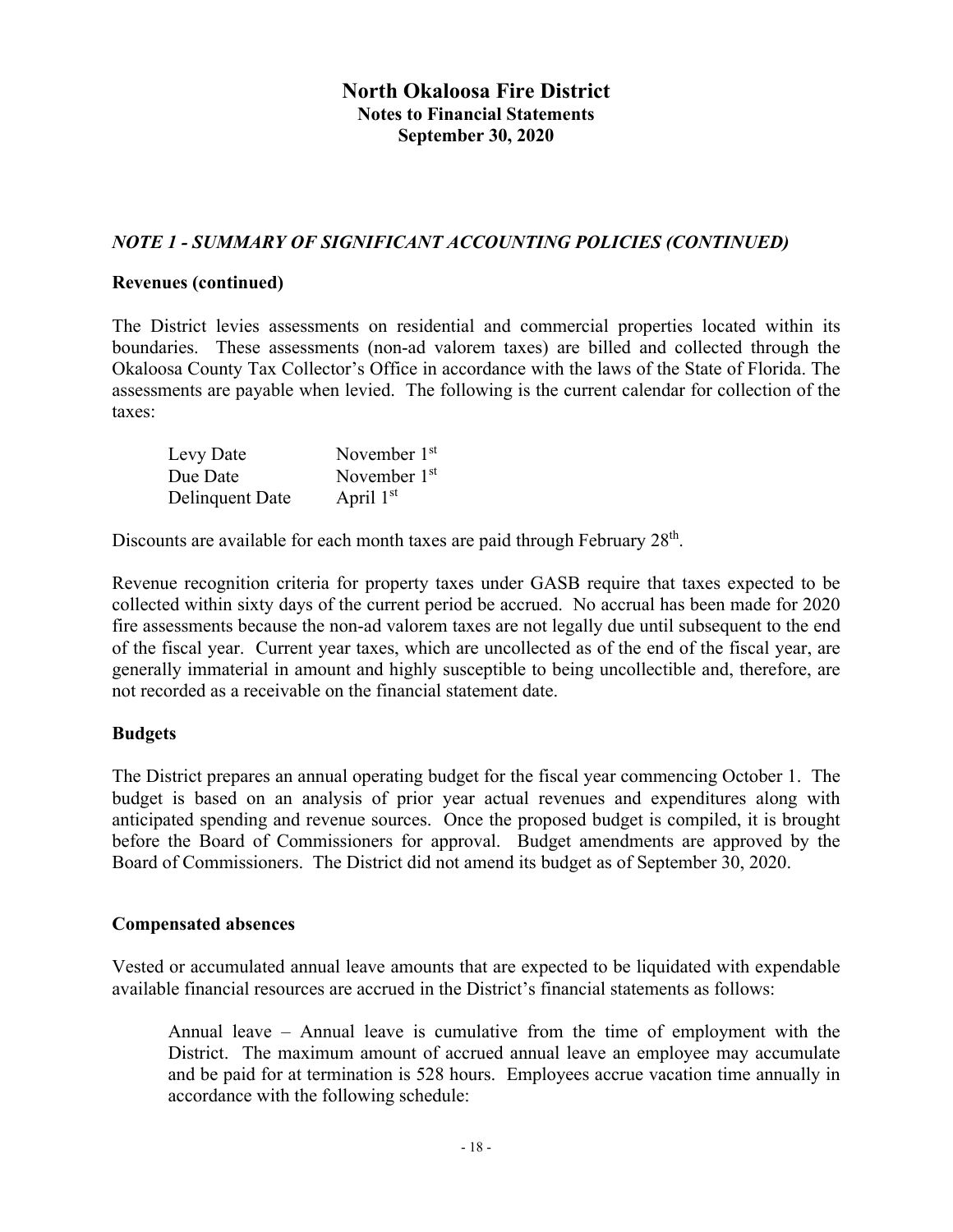### *NOTE 1 - SUMMARY OF SIGNIFICANT ACCOUNTING POLICIES (CONTINUED)*

#### **Compensated absences (continued)**

| Annual Accrual | Per pay period earnings |
|----------------|-------------------------|
| 112 hours      | 4.30 hours              |
| 168 hours      | 6.46 hours              |
| 224 hours      | 8.61 hours              |
| 280 hours      | $10.77$ hours           |
|                |                         |

Sick leave – Sick leave is accumulated from the time of employment with the District. The maximum amount of accrued sick leave an employee may accumulate is 720 hours. Unused sick leave will not be paid to an employee upon termination from the District. Employees accrue sick leave annually in accordance with the following schedule:

| Time-in-service | Annual Accrual | Per pay period earnings |
|-----------------|----------------|-------------------------|
| $0-4.999$ years | 112 hours      | 4.30 hours              |
| 5-9.999 years   | 168 hours      | 6.46 hours              |
| 10-14.999 years | 224 hours      | 8.61 hours              |
| $15 + years$    | 280 hours      | $10.77$ hours           |

### **Estimates**

The preparation of financial statements in conformity with accounting principles generally accepted in the U.S. requires management to make estimates and assumptions that affect the reported amounts of assets, liabilities, the disclosure of contingent assets and liabilities at the date of the financial statement and reported amounts of revenues and expenses during the reporting period. Accordingly, actual results could differ from those estimates.

### **Fund Balance**

The District has implemented GASB Statement 54, "Fund Balance Reporting and Governmental Fund Type Definitions". This statement provides more clearly defined fund balance categories to make the nature and extent of the constraints placed on a government's fund balances more transparent. The following classifications describe the relative strength of the spending constraints: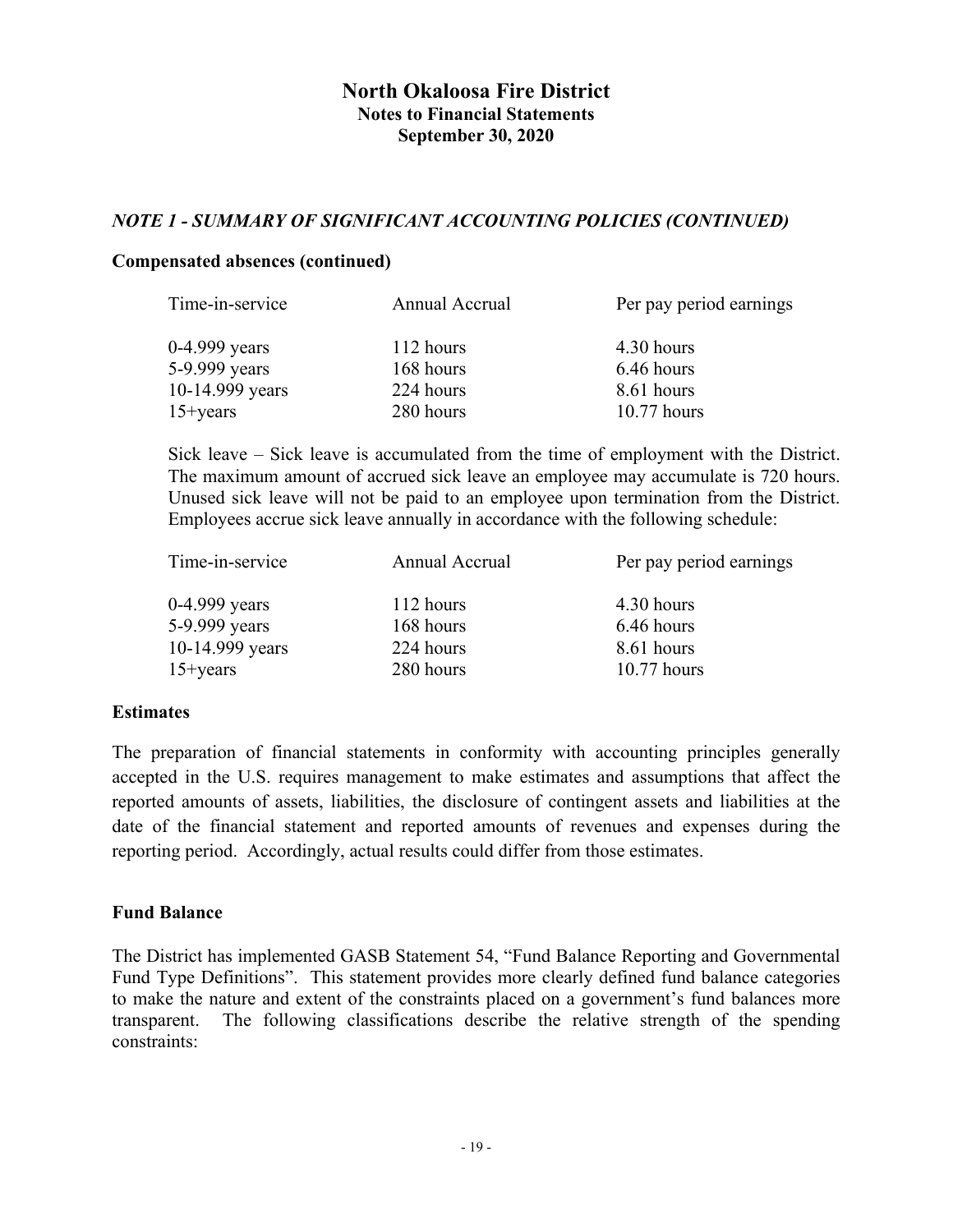### *NOTE 1 - SUMMARY OF SIGNIFICANT ACCOUNTING POLICIES (CONTINUED)*

#### **Fund Balance (continued)**

Non-spendable – This category includes the resources that cannot be spent because they are either not in spendable form or are legally or contractually required to be maintained intact. The balance as of September 30, 2020, of \$40,655 is from prepaid expenditures which are not in spendable form.

Restricted – This category includes resources restricted by creditors, grantors, contributors, laws or regulations of other governments, constitutional provisions, or enabling legislation. There are no restricted funds at September 30, 2020.

Committed – This category includes resources that can only be used for specific purposes pursuant to constraints imposed by formal action of the highest level of decision-making authority which is the Board of Commissioners. To be reported as committed, amounts cannot be used for any other purpose unless the Board of Commissioners takes the same highest-level action to remove or change the constraint. There are no committed funds as of September 30, 2020.

Assigned – This category includes resources that are intended to be used for specific purposes but is neither restricted nor committed. These are resources that have been set aside for a specific purpose by an authorized governmental body or official. The District did not assign any additional insurance deductible as of September 30, 2020. The total assigned for insurance deductible at September 30, 2020 is \$150,000. On June 16, 2020, the District voted to assign \$281,000 for future capital purchases. The total assigned for future capital purchases is \$787,500 at September 30, 2020. The cumulative total of assigned funds is \$937,500.

Unassigned – This category is the residual classification for the District's fund balance that are available for any purpose. The balance as of September 30, 2020, is \$1,535,318.

The District does not have a formal fund balance policy; however, fund balance is generally depleted in the order of restricted, committed, assigned, and unassigned.

#### **Net Position**

When both restricted and unrestricted sources are available for use, it is the District's policy to use restricted resources first and then unrestricted resources, as they are needed.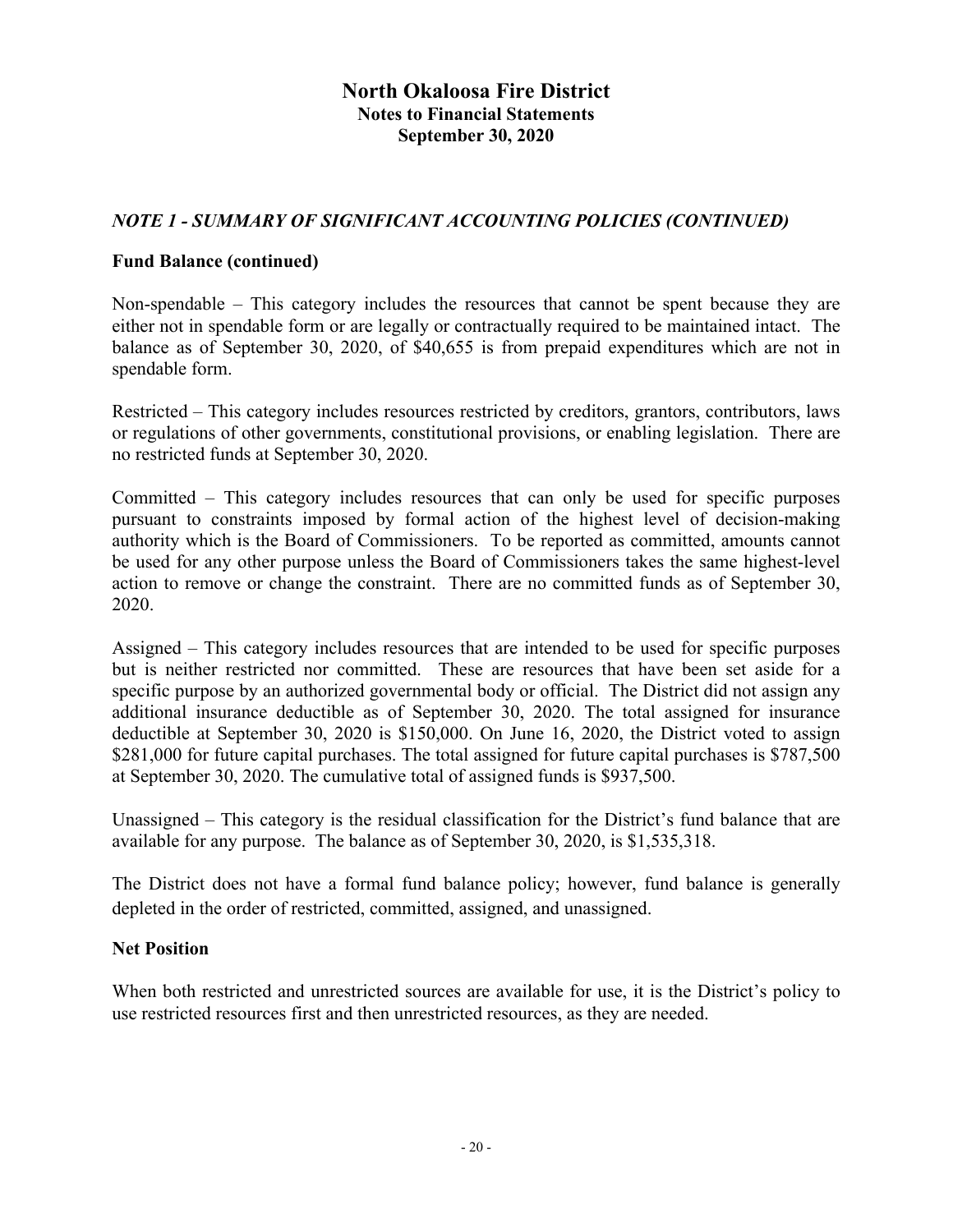### *NOTE 1 - SUMMARY OF SIGNIFICANT ACCOUNTING POLICIES (CONTINUED)*

#### **Subsequent events**

The Commissioners have evaluated subsequent events through June 30, 2021, which is the date the financial statements were available to be used.

#### **Recently Issued Accounting Pronouncements**

The Government Accounting Standards Board has issued statements that will become effective in future years. The statement is as follows:

GASB Statement No. 87, Leases, issued in June 2017, increases the usefulness of governments' financial statements by requiring recognition of certain lease assets and liabilities for leases that previously were classified as operating leases and recognized as inflows of resources or outflows of resources based on the payment provisions of the contract. It establishes a single model for lease accounting based on the foundational principle that leases are financings of the right to use an underlying asset. Under this Statement, a lessee is required to recognize a lease liability and an intangible right-to-use lease asset, and a lessor is required to recognize a lease receivable and a deferred inflow of resources, thereby enhancing the relevance and consistency of information about governments' leasing activities. The requirements of this statement are effective for reporting periods beginning after June 15, 2021.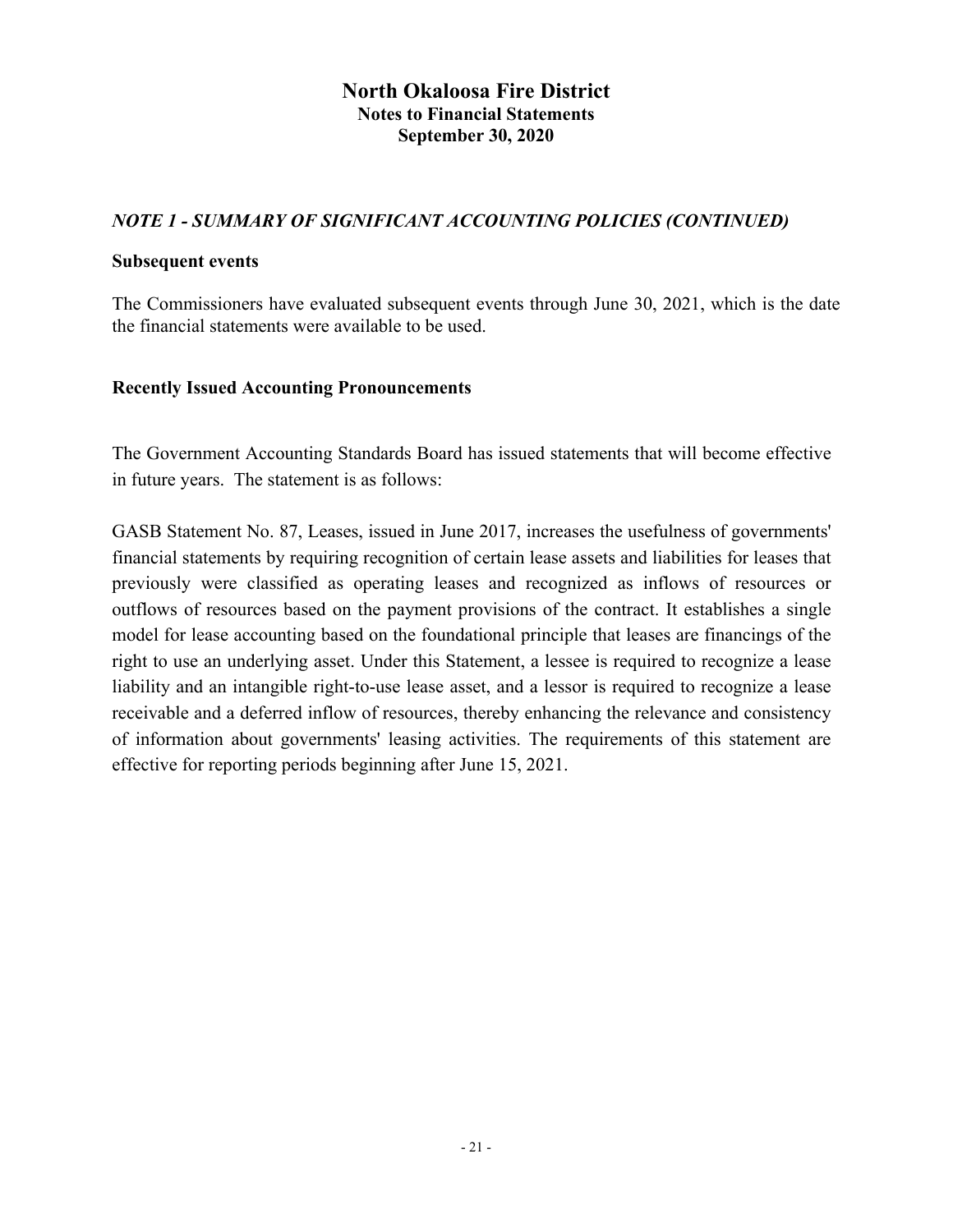## *NOTE 2 – RECONCILATION OF GOVERNMENT–WIDE AND FUND FINANCIAL STATEMENTS*

The reconciliations of the Government-wide Financial Statements with the Governmental Fund Financial Statements are as follows:

#### **Reconciliation of Governmental Fund Balance Sheet and Statement of Net Position**

| Total fund balance for governmental fund                                                                | \$2,513,473 |
|---------------------------------------------------------------------------------------------------------|-------------|
| Amounts reported for governmental activities in the<br>Statement of Net Position are different because: |             |
| Capital assets used in governmental activities are not                                                  |             |
| financial resources and therefore are not reported in                                                   |             |
| the governmental fund.                                                                                  | 910,765     |
| Liabilities not due and payable in the current period                                                   |             |
| are not reported in the governmental fund. Interest on                                                  |             |
| debt is not accrued in the governmental fund, but                                                       |             |
| rather is recognized as an expenditure when due.                                                        |             |
| These liabilities at year end consist of:                                                               |             |
| Compensated absences                                                                                    | (50,959)    |
| Total net position of governmental activities                                                           | \$3,373,279 |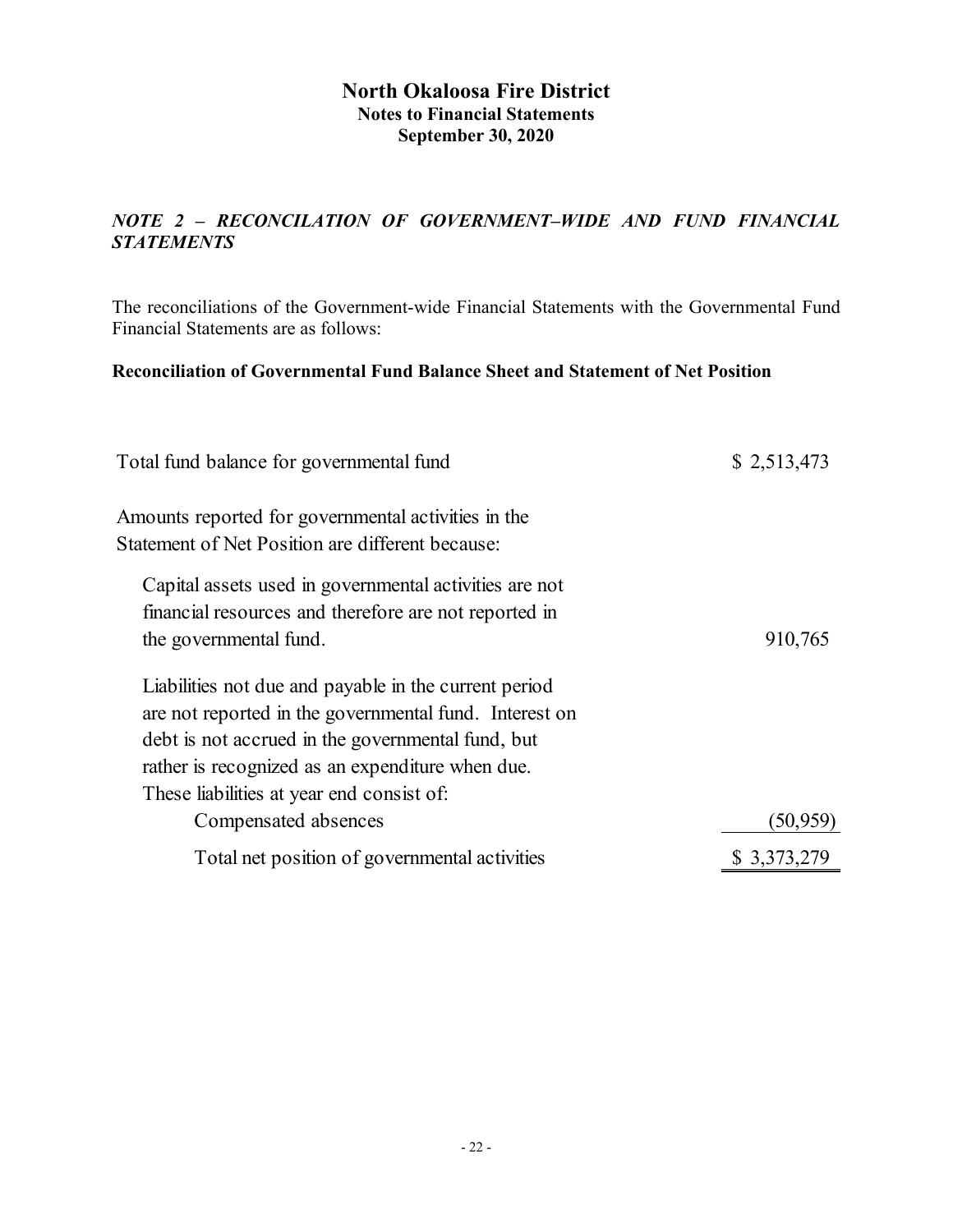## *NOTE 2 – RECONCILATION OF GOVERNMENT–WIDE AND FUND FINANCIAL STATEMENTS (CONTINUED)*

### **Governmental Fund Revenues, Expenditures and Changes in Fund Balance and Statement of Activities**

| Net change in fund balance - governmental fund                                                                                                                                                            | $\mathcal{S}$ | 284,458    |
|-----------------------------------------------------------------------------------------------------------------------------------------------------------------------------------------------------------|---------------|------------|
| Amounts reported for governmental activities in the statement of activities                                                                                                                               |               |            |
| The general fund reports capital outlays as expenditures. However, in<br>the statement of activities, the cost of those assets is allocated over<br>their estimated useful lives as depreciation expense. |               |            |
| Expenditures for capital assets                                                                                                                                                                           |               | 87,677     |
| Less: current year depreciation                                                                                                                                                                           |               | (114, 487) |
| Some expenses reported in the statement of activities do not require the<br>use of current financial resources and, therefore, are not reported as<br>expenditures in general fund:                       |               |            |
| Change in accrued compensated absences                                                                                                                                                                    |               | 4,301      |
|                                                                                                                                                                                                           |               |            |
| Changes in net position of governmental activities                                                                                                                                                        |               | 261,949    |

### *NOTE- 3 - CASH*

At September 30, 2020 the bank value of the District's deposits was \$2,437,735, all of which were held by qualified public depositories under Chapter 280, Florida Statues. These funds are fully insured and collateralized. Therefore, they are not classified by credit risk category.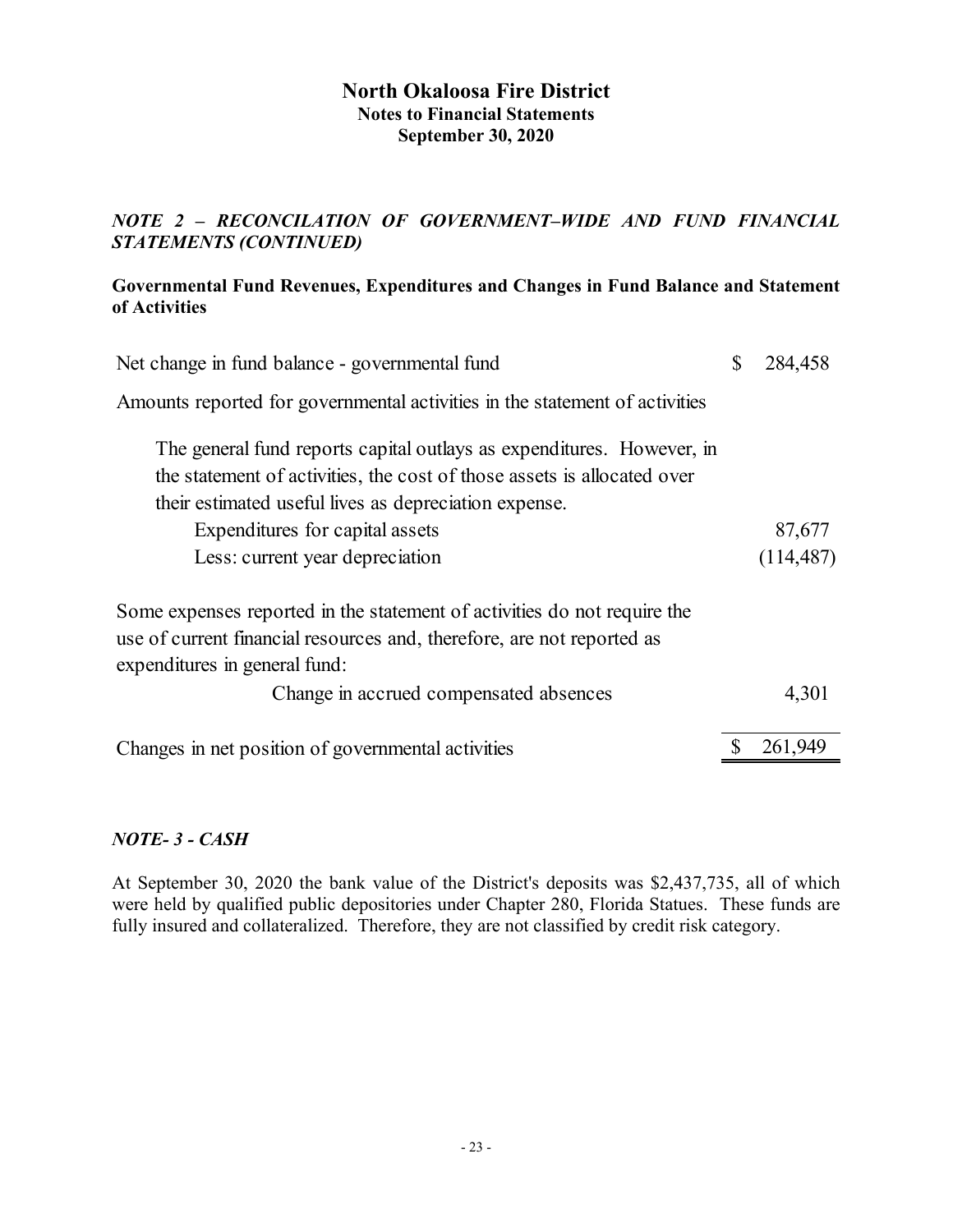### *NOTE 4 – CHANGES IN CAPITAL ASSETS*

Capital asset activity for the year ended September 30, 2020, was as follows:

|                                      |                            | Balance     |           |            |                           |           |              |             |
|--------------------------------------|----------------------------|-------------|-----------|------------|---------------------------|-----------|--------------|-------------|
|                                      | 09/30/19                   |             |           |            | Balance                   |           |              |             |
| <b>Governmental Activites:</b>       | Additions<br>(as restated) |             | Deletions | 09/30/2020 |                           |           |              |             |
| Capital Assets not being depreciated |                            |             |           |            |                           |           |              |             |
| Land                                 | \$                         | 25,383      | \$        |            | $\mathbb{S}$              |           | \$<br>25,383 |             |
|                                      |                            |             |           |            |                           |           |              |             |
| Capital Assets being depreciated:    |                            |             |           |            |                           |           |              |             |
| <b>Buildings</b>                     |                            | 562,658     |           |            |                           |           |              | 562,658     |
| Improvements other than buildings    |                            | 106,560     |           |            |                           |           |              | 106,560     |
| Machinery and equipment              |                            | 1,072,029   |           | 87,677     |                           | (13, 123) |              | 1,146,583   |
| Leasehold improvements               |                            | 386,558     |           |            |                           |           | 386,558      |             |
| Total capital assets being           |                            |             |           |            |                           |           |              |             |
| depreciated                          |                            | 2,127,805   |           | 87,677     |                           | (13, 123) |              | 2,202,359   |
| Less accumulated depreciation        |                            | (1,215,613) |           | (114, 487) |                           | 13,123    | \$           | (1,316,977) |
| <b>Total Capital Assets being</b>    |                            |             |           |            |                           |           |              |             |
| depreciated, net                     |                            | 912,192     |           | (26, 810)  |                           |           |              | 885,382     |
| Governmental activities capital      |                            |             |           |            |                           |           |              |             |
| assets, net                          | \$                         | 937,575     | \$        | (26, 810)  | $\boldsymbol{\mathsf{S}}$ |           | \$           | 910,765     |

Depreciation expense of \$114,487 was charged in the Statement of Activities.

### *NOTE 5 – RETIREMENT PLAN*

The District's retirement plan is administered by Primerica Financial Services Investments, Inc. with Capital Bank & Trust as custodian. It is a defined contribution retirement plan which provides retirement benefits for all salaried employees of the District. Participation in the retirement plan is voluntary. Any amendments to the plan required Board of Commissioners' approval. The District contributed \$22,993 during the year ended September 30, 2020, equal to about 3% of the participating employee's gross salaries. Salaried employees contributed \$36,517 during the year ended September 30, 2020, equal to approximately 4.62% of salaried employee's gross salaries. The District's payroll that was covered by the plan was \$790,128. All monies contributed to the District and salaried employees are one-hundred (100%) vested at the time of the investment.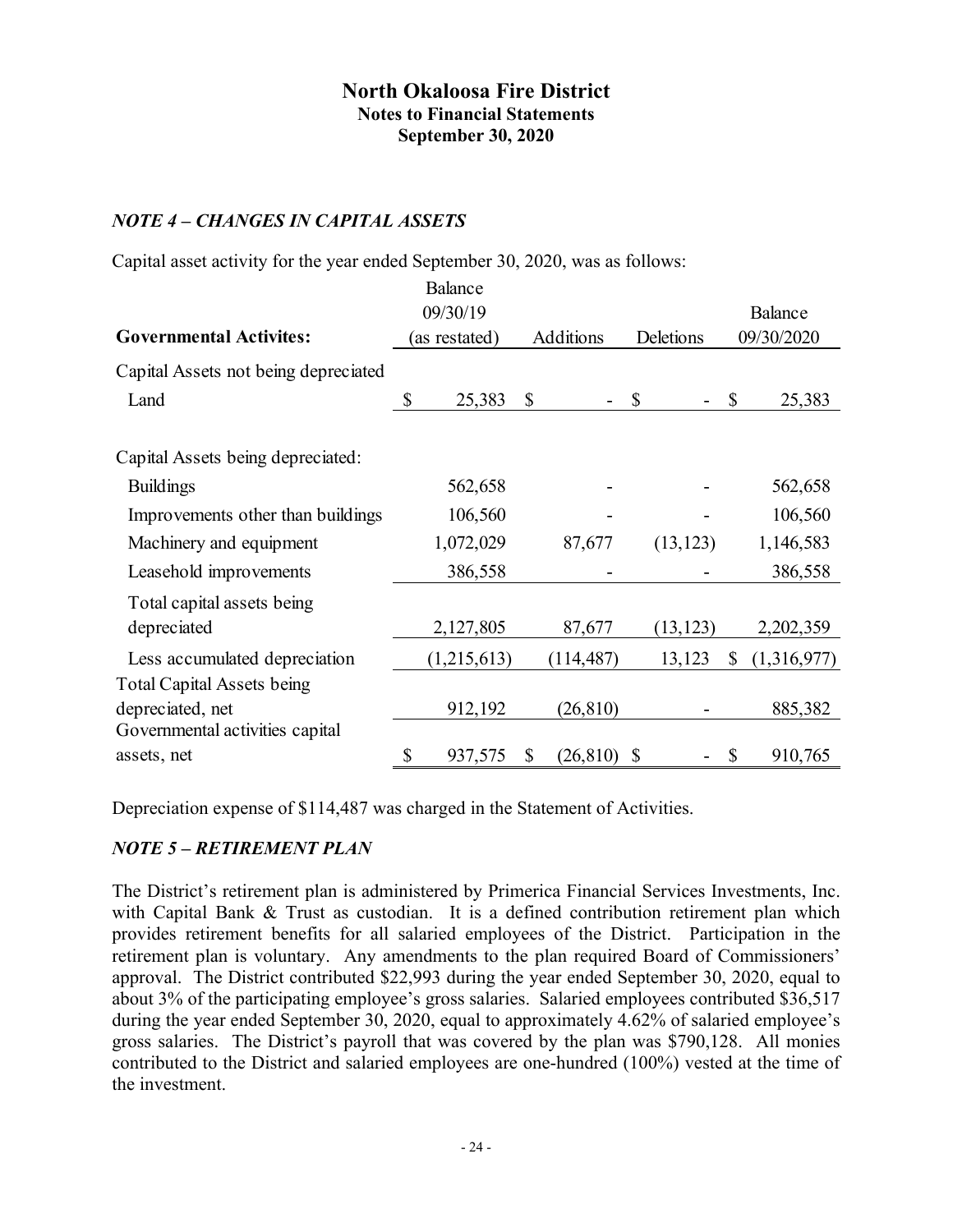#### *NOTE 6 - RISK MANAGEMENT*

The District is exposed to various risks of loss related to torts; theft of, damage to and destruction of assets; errors and omissions; injuries to employees; employee's medical benefits; and natural disasters. The District purchases insurance through commercial carriers and participates in the Florida Municipal Insurance Trust (for workers' compensation insurance coverage). Coverage through these carriers includes automobile, general liability and surety (public official) bond coverage. The District retains the risk of loss for amounts up to the deductible and for amounts more than policy limits. The District has assigned \$150,000 of net assets for the insurance deductible.

There has been no significant reduction in insurance coverage from the prior year. Insurance coverage has been sufficient to cover all claims made in the prior three fiscal years.

A former employee asserted a claim against the District. The asserted claim was initiated and settled and accrued in the amount of \$95,000 during the 2019 fiscal year. The final payment was made during 2020.

### *NOTE 7 – CONTRACTS AND COMMITMENTS*

#### **Station 82 lease**

On December 18, 2008, the District finalized a lease agreement with Okaloosa County, for the location designated as Station 82, fire protection facility located on the Bob Sikes Airport property. The term of the lease agreement is for a period of twenty years, commencing on December 18, 2008, and ending at midnight on the last day of December 2028. Rent is \$1.00 per year. The District has the option to extend the lease for 5-year renewals upon agreement of the parties.

Significant interior improvements were made over the last several years, funded in combination by loans and grants awarded to Okaloosa County by the Department of Transportation. If the agreement is terminated by Okaloosa County in the first 20-year lease term, the District's expenditures of \$414,600 for the interior, wiring and generator will be repayable to the District based on 25 year straight line depreciation.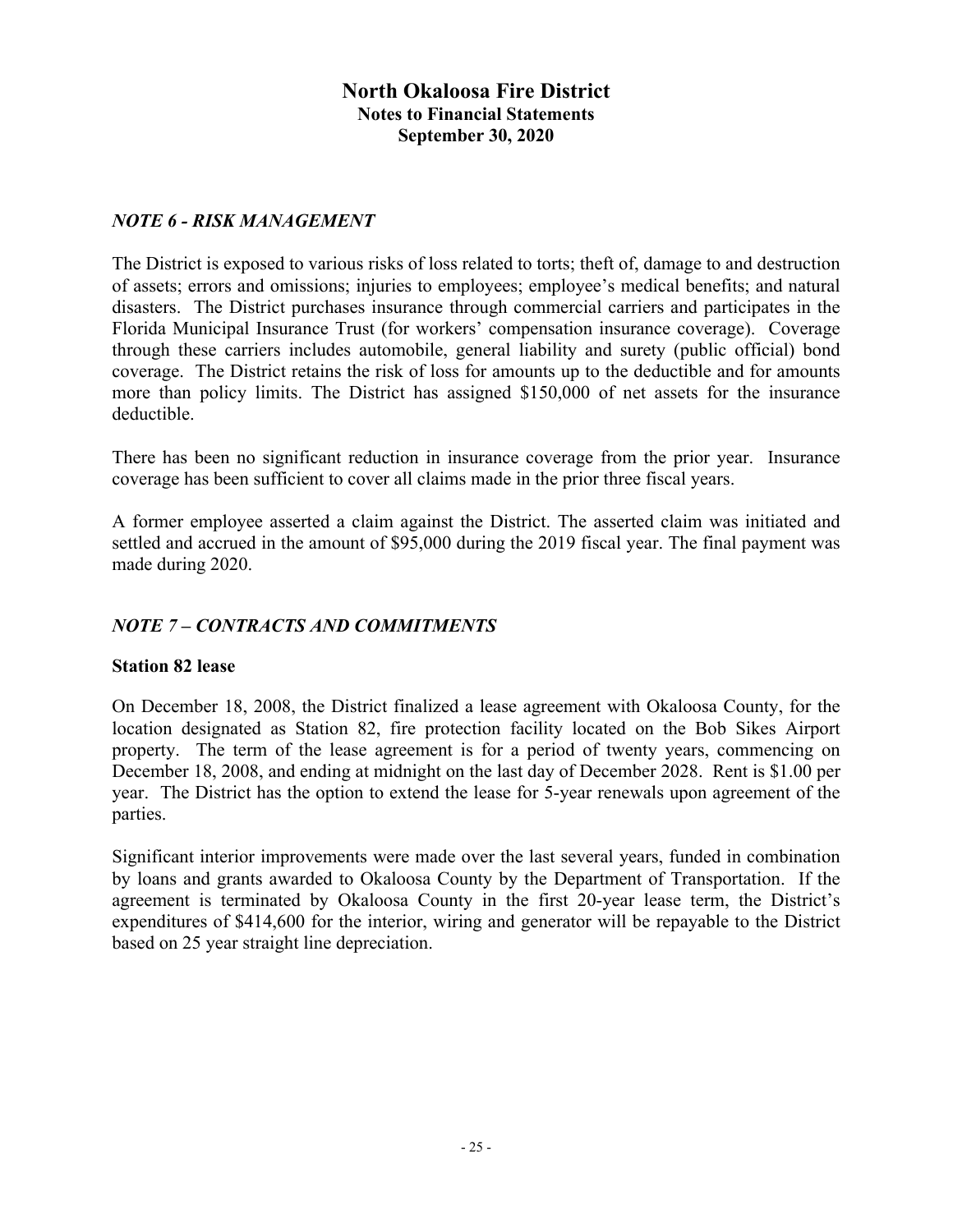## *NOTE 7 – CONTRACTS AND COMMITMENTS (CONTINUED)*

#### **Station 82 lease (continued)**

The lease requires the District to assume responsibility for utilities, maintenance, and public liability insurance coverage of \$3,000,000. The lease also requires, as part of inter local agreement with Okaloosa County Board of Commissioners that the District will:

- Respond to all airport and aircraft related emergencies made by aircraft within the boundaries of Bob Sikes Airport;
- Monitor the airport's Common Traffic Advisory Service and communicate with aircraft requiring assistance;
- Conduct daily inspections of airport runways and taxiways, reporting as required by FAA regulations.

#### **Service Contracts**

In March 2010, the District executed contracts with BAE System Technology Solutions and Services, Inc. (BAE) and L-3 Crestview Aerospace (L-3) to provide standby and non-emergency aircraft rescue and firefighting services (commonly referred to as standby fees). Each contract provides for fee schedules as outlined:

| Fiscal Year | Period                     | Price     |
|-------------|----------------------------|-----------|
| FY 2018     | $1/1/2018$ to $12/31/2018$ | \$370,500 |
| FY 2019     | $1/1/2019$ to $12/31/2019$ | \$389,000 |
| FY 2020     | $1/1/2020$ to $12/31/2020$ | \$442,750 |

Fees are payable monthly. If BAE or L-3 terminate their contract for any reason, the District may give written notice to the (remaining) buyer that the fixed price for each subsequent fiscal year shall be double the above amounts, or any other proportional share that would maintain the District's staffing at the required level, effective the following October 1 (next fiscal year).

The District is required under the contracts to provide the Aircraft rescue and firefighting (ARFF) services following Federal and NFPA (National Fire Protection Association) standards. Important contract provisions include the following: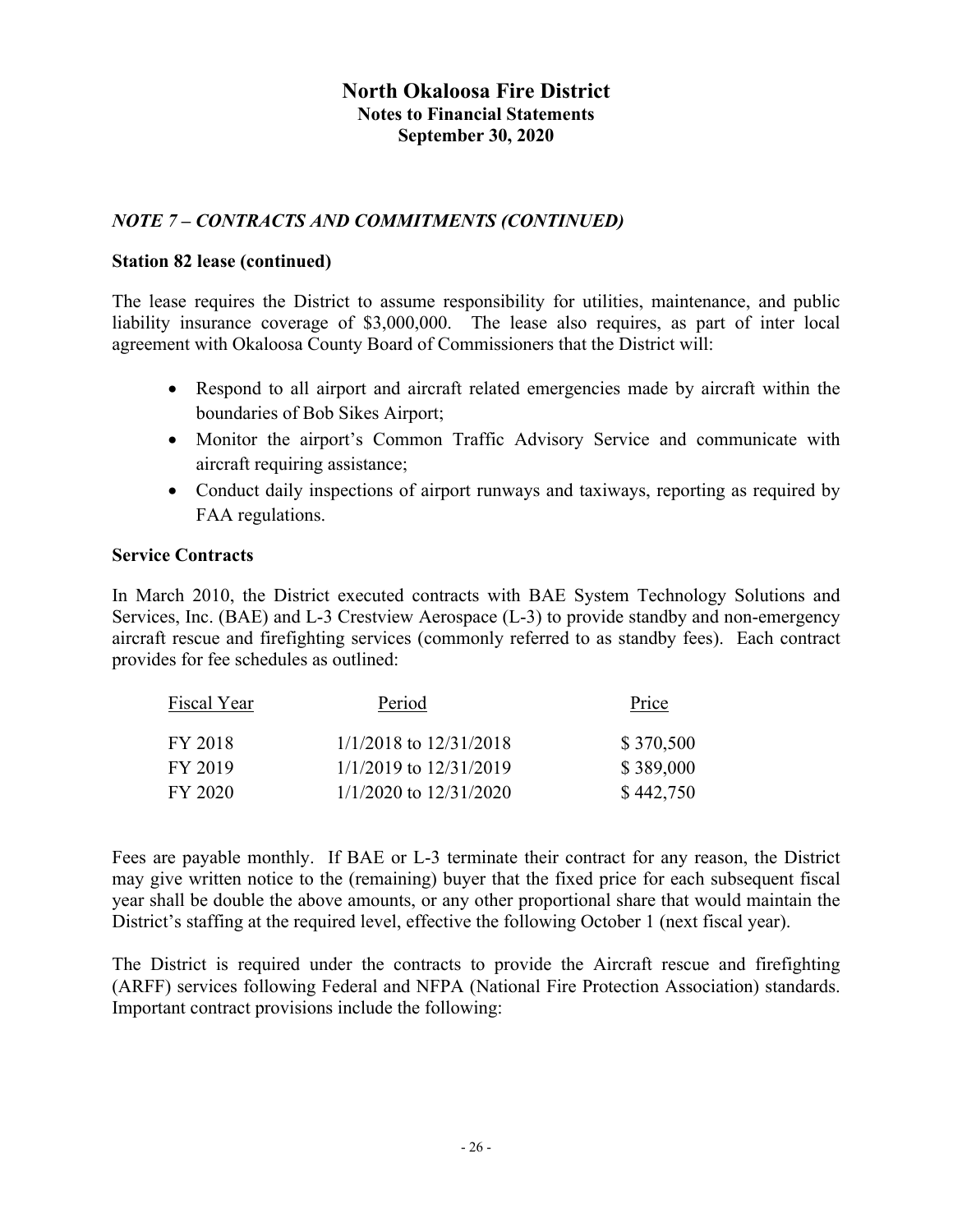### *NOTE 7 – CONTRACTS AND COMMITMENTS (CONTINUED)*

#### **Service Contracts (continued)**

- Services shall be provided Monday through Friday from 7am until 3pm, not including Federal Government holidays. Services provided on nights, weekends, or holidays require 24 hours notice and will be billed in accordance with the previous fee schedule.
- Specific time requirements are outlined regarding availability of ARFF capabilities during flight operations, with reduced requirements during period of non-flight operations.
- CAV vehicle (fire trucks with a mounted foam compression system) must meet certain minimum foam/water quantity and discharge requirements. Each vehicle must be equipped with two-way radios.
- ARFF personnel must participate in comprehensive training programs, with records of the training to be maintained by the District. Training programs are required for various ARFF proficiencies on a monthly, quarterly, semiannual, and annual basis.

Receivables as of September 30, 2020, were as follows:

| Service contracts | S | 98,729  |  |  |
|-------------------|---|---------|--|--|
| Sale of firetruck |   | 38,000  |  |  |
|                   |   | 136,729 |  |  |

The District sold a fire truck to Company Two Fire in 2019 for \$50,000. The receivable is paid monthly with the final amount of \$38,000 due in September 2021. The service contracts totaling of receivables were subsequently paid before the end of December 2020. Therefore, no allowance for doubtful accounts was established since all receivables were either collected or expected to be collected in full in the subsequent year.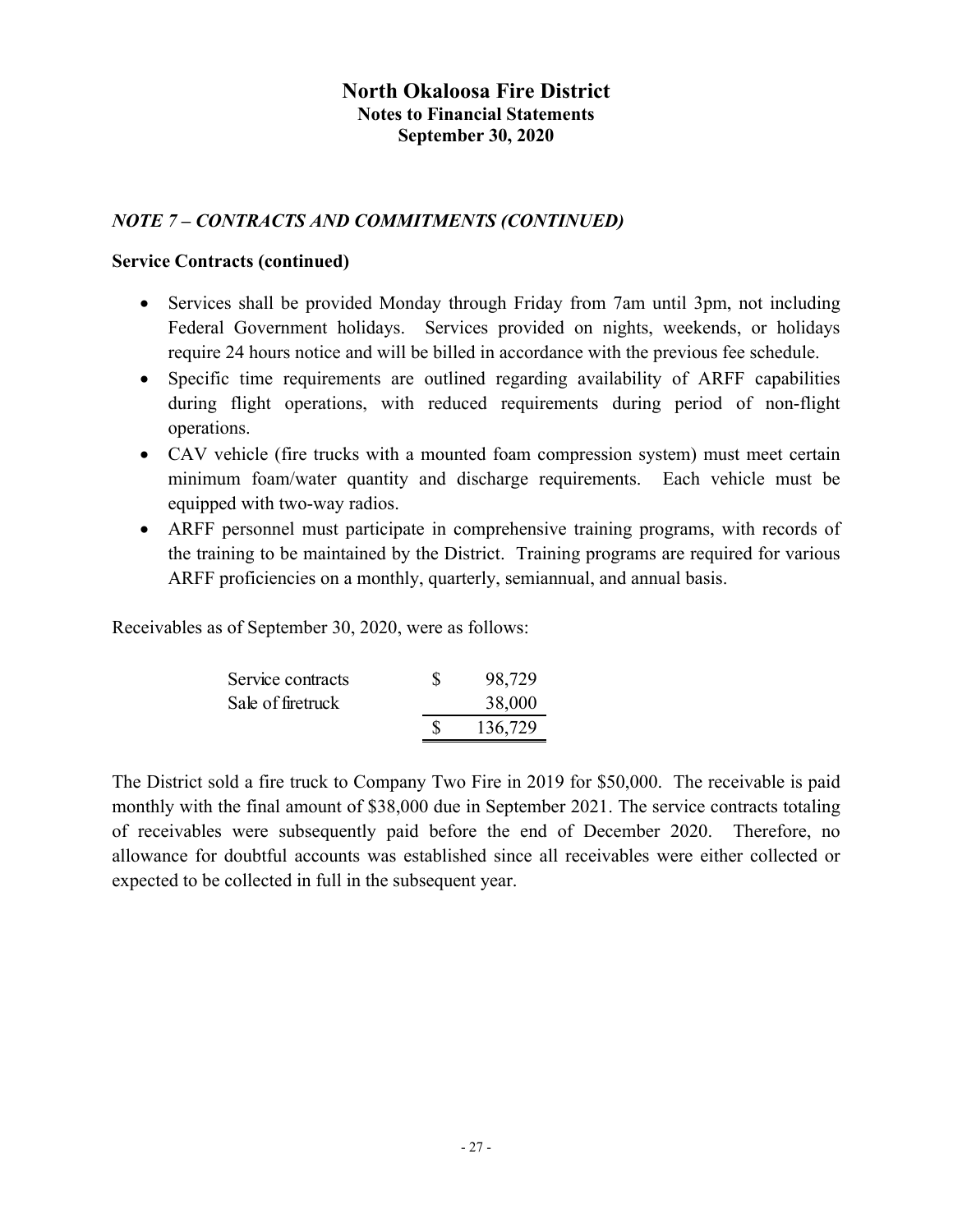### *NOTE 7 – CONTRACTS AND COMMITMENTS (CONTINUED)*

#### **Operating Leases**

The District is committed to three separate operating leases for three firetrucks. The leases are rolling month-to-month leases. The total operating lease expense paid in 2020 was \$156,000. The future lease commitments are as follows:

 $M_2$  and  $L_2$ 

|                     |            |       |            |     | <b>NIONIAIV</b> |              |
|---------------------|------------|-------|------------|-----|-----------------|--------------|
|                     | Current    | Lease | Expiration |     | Lease           | Expected     |
|                     | Lease Date | Term  | Date       |     | Commitment      | Lease Costs  |
| 1992 E-One 4x4 ARFF | 7/15/2020  | 12    | 7/15/2021  | S   | 6.000           | \$<br>72,000 |
| 1993 OshKosh T-3000 | 9/1/2020   | 12    | 9/1/2021   | \$. | 7,000           | \$<br>84,000 |
| 1992 OshKosh T-3000 | 3/1/2021   | 12    | 2/28/2022  | \$  | 7,000           | \$<br>84,000 |

### *NOTE 8 – CONTINGENCIES*

In addition, there is a regulatory conflict in the amount of debt the District can incur. The District's Charter states that "the total principal and interest outstanding may not exceed 50% of the total assessment roll." The State Statute governing fire district operations states – "debt service payments for principal and interest shall not exceed 50% of the total annual budgeted revenues of the District". At the current level of indebtedness, the District is not in violation of either stipulation.

### *NOTE 9 – SUBSEQUENT EVENTS*

In 2017, an employee of the District filed a lawsuit. The same employee also filed a complaint in 2019 with the state of Florida against the District. In December 2020, the District along with its insurance carrier settled both claims for a combined amount of \$45,000. The \$45,000 was paid by the District on December 15, 2020, to an attorney's trust account.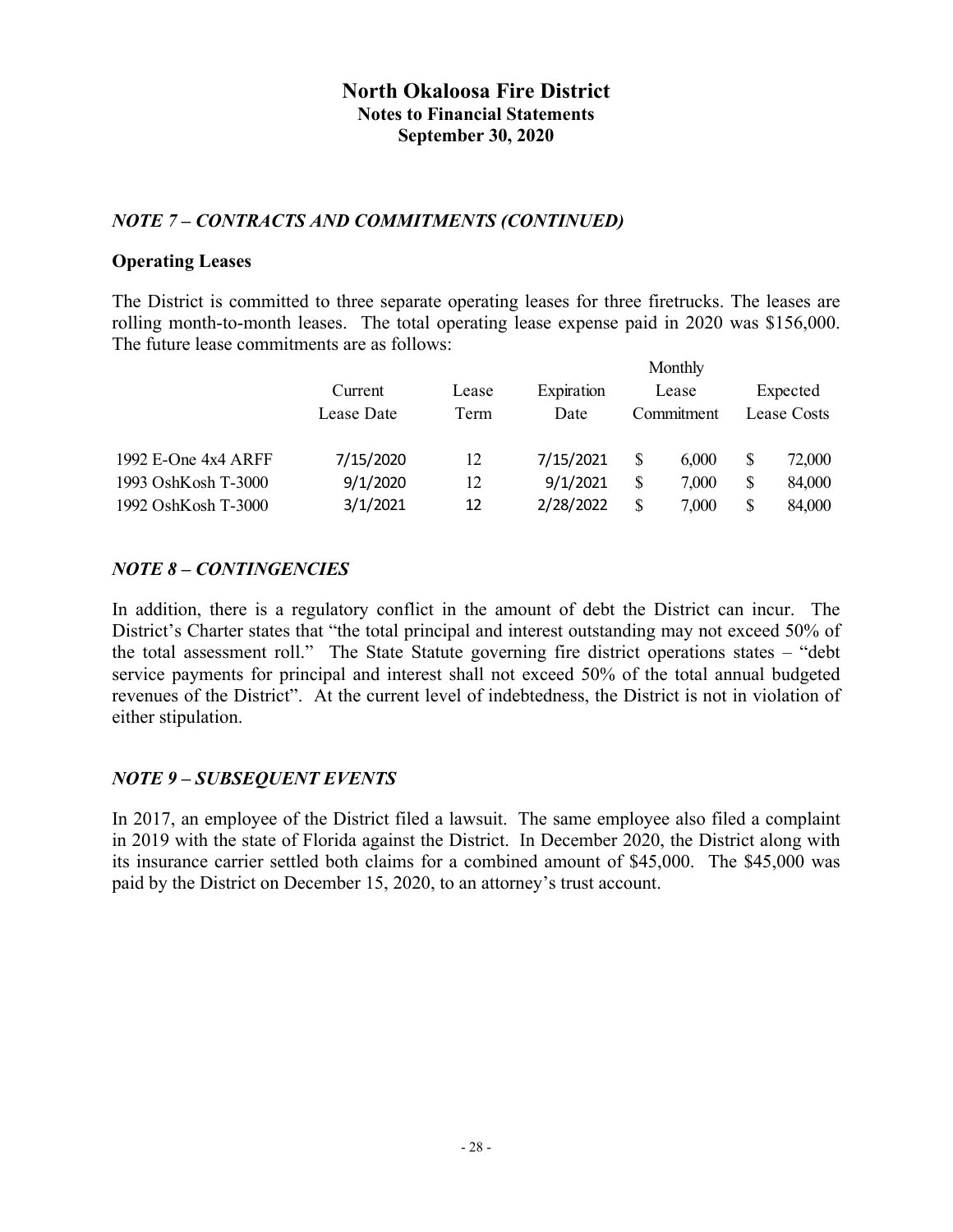### *NOTE 9 – SUBSEQUENT EVENTS (CONTINUED)*

Subsequent to year-end, the spread of COVID-19 has severely impacted many local economies around the globe. Businesses have been required to cease or limit operation for long or indefinite periods of time. Measures taken to contain the spread of the virus, including travel bans, quarantines, social distancing, and closures of non-essential services have triggered significant disruptions in the economy. The extent of the impact of COVID-19 on the District's operational and financial performance will depend on certain developments, including the duration and spread of the outbreak, impact on our citizens, employees, vendors, and economical mitigation measures to be taken by federal and state government, all of which are uncertain and cannot be predicted. At this point, the extent to which COVID-19 may impact the District's financial condition or results of operations is uncertain and cannot be reasonably estimated. In April 2020, the District received a \$40,000 grant as part of the CARES Act for Coronavirus Aid and Relief.

In November 2020, the District purchased a new firetruck for \$535,254. As of September 30, 2020, the District assigned/restricted \$787,500 of its net position for future capital outlay. These funds were used to make the purchase of the new firetruck with incurring new debt.

### *NOTE 10 – CORRECTION OF AN ERROR*

In 2019, the District disposed of a firetruck which was reflected in the Statement of Net Position and Statement of Activities with a gain of \$48,996. During the 2020 audit, we determined that an engine was listed separately on the District's capital asset inventory and should have been recorded as part of the disposal. The engine's unrecovered costs totaled \$36,598. This resulted in the capital assets (net of depreciation), and the gain on sale of assets being overreported by \$36,598. This also resulted in a change to the beginning balance of net position of \$36,598 reported as invested in capital assets net of debt.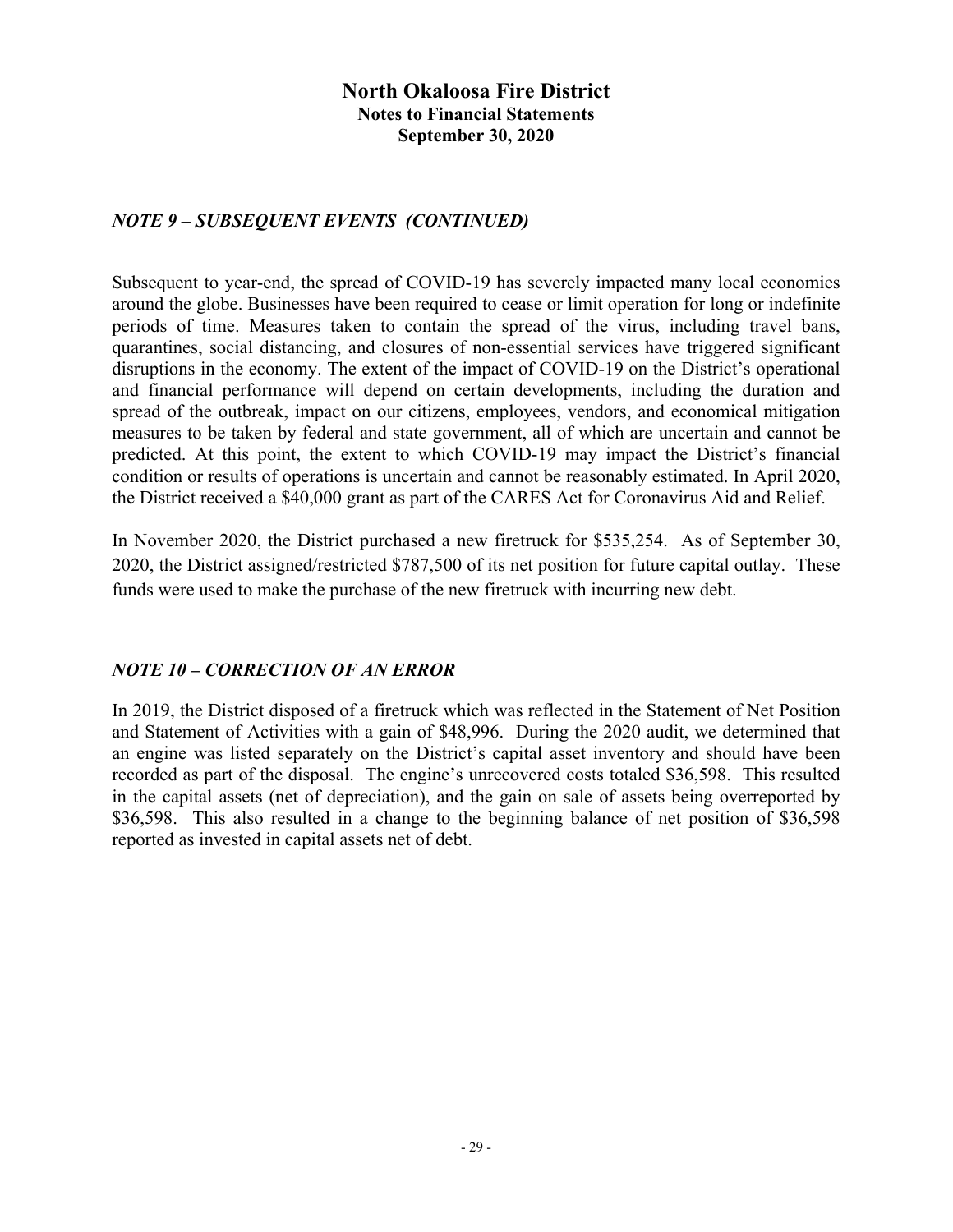

 770 Industrial Drive, Crestview, FL 32539 Telephone: (850) 398-8934 Fax: (850) 689-4488

#### **INDEPENDENT AUDITOR'S REPORT ON INTERNAL CONTROL OVER FINANCIAL REPORTING AND ON COMPLIANCE AND OTHER MATTERS BASED ON AN AUDIT OF FINANCIAL STATEMENTS PERFORMED IN ACCORDANCE WITH** *GOVERNMENT AUDITING STANDARDS*

To the Board of Commissioners North Okaloosa Fire District 5549 John Givens Road Crestview, FL 32539

We have audited, in accordance with the auditing standards generally accepted in the United States of America and the standards applicable to financial audits contained in *Government Auditing Standards* issued by the Comptroller General of the United States, the financial statements of the governmental activities and the major fund of the North Okaloosa Fire District (hereinafter called the "District"), as of and for the year ended September 30, 2020, which collectively comprise the District's basic financial statements and have issued our report thereon dated June 30, 2021.

#### **Internal Control Over Financial Reporting**

In planning and performing our audit of the financial statements, we considered the District's internal control over financial reporting (internal control) as a basis for designing audit procedures that are appropriate in the circumstances for the purpose of expressing our opinions on the financial statements, but not for the purpose of expressing an opinion on the effectiveness of the District's internal control. Accordingly, we do not express an opinion on the effectiveness of the District's internal control.

Our consideration of internal control was for the limited purpose described in the preceding paragraph and was not designed to identify all deficiencies in internal control that might be material weaknesses or significant deficiencies and therefore, material weaknesses or significant deficiencies may exist that have not been identified. However, as described in the schedule of findings and responses (2020-01), we did identify certain deficiencies in internal control that we consider to be material weaknesses.

A *deficiency in internal control* exists when the design or operation of a control does not allow management or employees, in the normal course of performing their assigned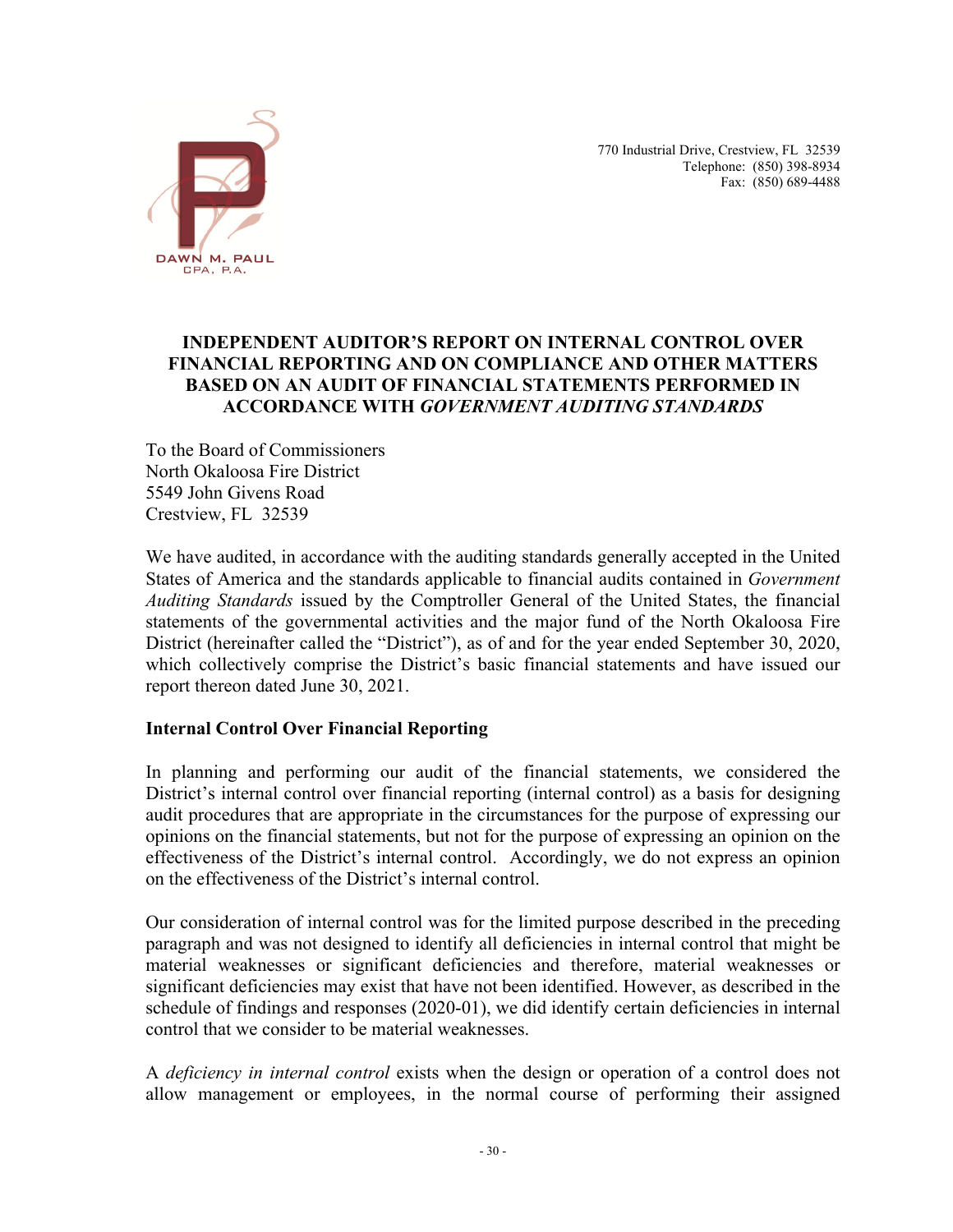functions, to prevent, or detect and correct, misstatements on a timely basis. A *material weakness* is a deficiency, or combination of deficiencies, in internal control such that there is a reasonable possibility that a material misstatement of the entity's financial statements will not be prevented or detected and corrected, on a timely basis. We consider the deficiencies described in the accompanying schedule of findings and responses (2020-01) as items to be material weaknesses.

A *significant deficiency* is a deficiency, or a combination of deficiencies, in internal control that is less severe than a material weakness, yet important enough to merit attention by those charged with governance. During our audit we did not identify any deficiencies in internal control that we consider to be significant deficiencies.

#### **Compliance and Other Matters**

As part of obtaining reasonable assurance about whether North Okaloosa Fire District's financial statements are free of material misstatement, we performed tests of its compliance with certain provisions of laws, regulations, contracts, and grant agreements, noncompliance with which could have a direct and material effect on the financial statements. However, providing an opinion on compliance with those provisions was not an objective of our audit, and accordingly, we do not express such an opinion. The results of our tests disclosed no instances of noncompliance or other matter that are required to be reported under *Government Auditing Standards*.

#### **District's Response to Findings**

The District's response to the findings identified in our audit is described in the accompanying schedule of findings and responses. The District's response was not subjected to the auditing procedures applied in the audit of the financial statements and, accordingly, we express no opinion on it.

#### **Purpose of the Report**

The purpose of this report is solely to describe the scope of our testing of internal control and compliance and the results of that testing, and not to provide an opinion on the effectiveness of the entity's internal control or on compliance. This report is an integral part of the audit performed in accordance with *Government Auditing Standards* in considering the District's internal control and compliance. Accordingly, this communication is not suitable for any other purpose.

~ N'). ~, 0..PA, PA.

Crestview, FL June 30, 2021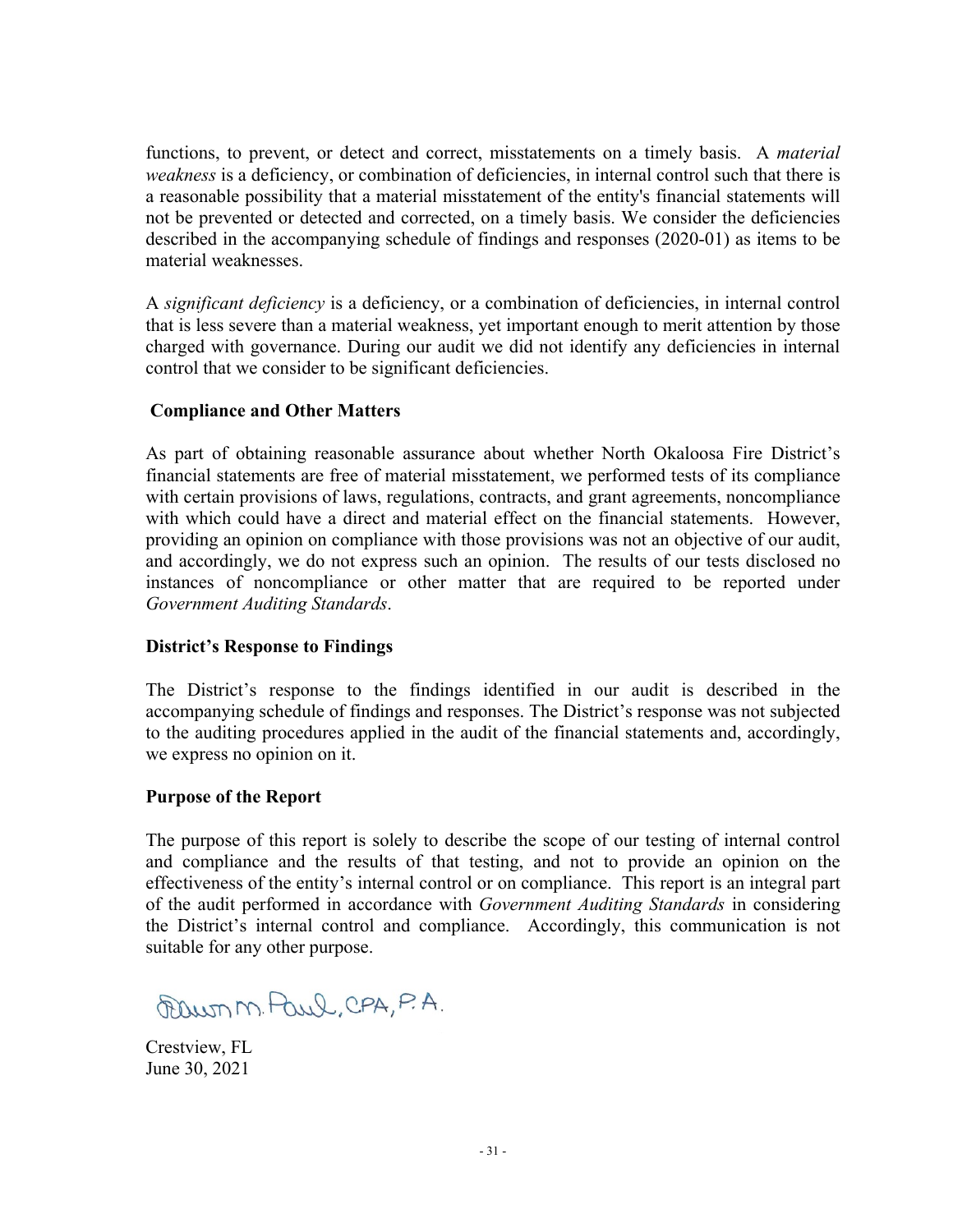

770 Industrial Drive, Crestview, FL 32539 Telephone: (850) 398-8934 Fax: (850) 689-4488

### **INDEPENDENT ACCOUNTANT'S REPORT ON COMPLIANCE REQUIREMENTS IN ACCORDANCE WITH CHAPTER 10.550,** *RULES OF THE AUDITOR GENERAL*

To the Board of Commissioners North Okaloosa Fire District 5549 John Givens Road Crestview, FL 32539

We have examined North Okaloosa Fire District's (hereafter referred to as "the District") compliance with Florida Statute 218.415 in regards to investments for the year ended September 30, 2020. Management is responsible for the District's compliance with those requirements. Our responsibility is to express an opinion on the District's compliance based on our examination.

Our examination was conducted in accordance with attestation standards established by the American Institute of Certified Public Accountants. Those standards require that we plan and perform the examination to obtain reasonable assurance about whether management's assertion about compliance with the specified requirements is fairly stated, in all material respects. An examination involves performing procedures to obtain evidence about whether management's assertion is fairly stated, in all material respects. The nature, timing, and extent of the procedures selected depend on our judgement, including as assessment of the risks of material misstatement of management's assertion, whether due to fraud or error. We believe that the evidence we obtained is sufficient and appropriate to provide a reasonable basis for our opinion.

Our examination does not provide a legal determination on the District's compliance with specified requirements.

In our opinion, the District complied, in all material respects, with the aforementioned requirements for the year ended September 30, 2020.

~ N"). ~, 0..PA, P.A.

Crestview, FL June 30, 2021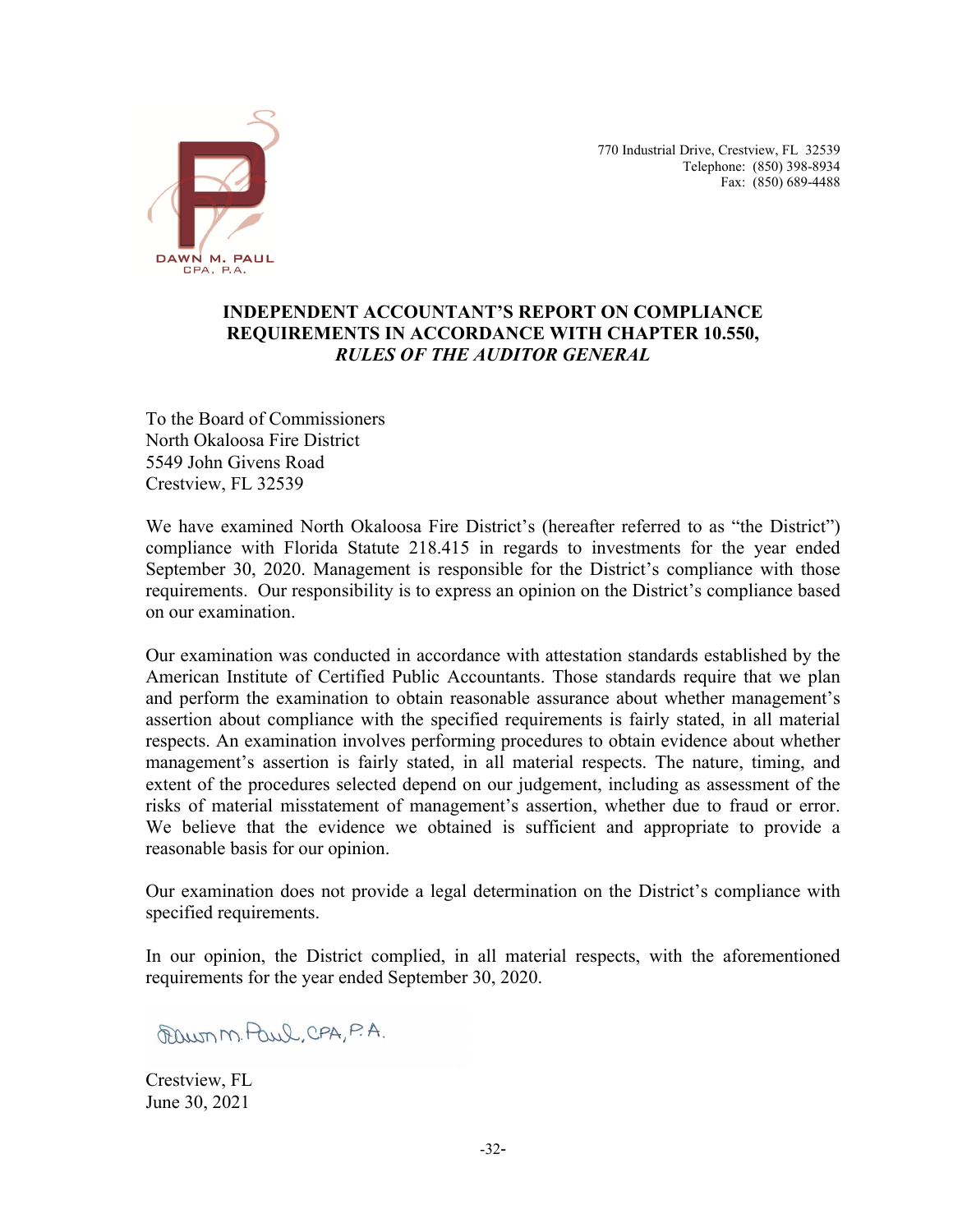

770 Industrial Drive, Crestview, FL 32539 Telephone: (850) 398-8934 Fax: (850) 689-4488

# **MANAGEMENT LETTER**

To the Board of Commissioners North Okaloosa Fire District 5549 John Givens Road Crestview, FL 32539

#### **Report on the Financial Statements**

We have audited the financial statements of the North Okaloosa Fire District, Florida (hereinafter called the "District"), as of and for the fiscal year ended September 30, 2020, and have issued our report thereon dated June 30, 2021.

### **Auditor's Responsibility**

We conducted our audit in accordance with auditing standards generally accepted in the United States of America; the standards applicable to financial audits contained in *Government Auditing Standards,* issued by the Comptroller General of the United States; and Chapter 10.550, Rules of the Auditor General.

#### **Other Reporting Requirements**

We have issued our Independent Auditor's Report on Internal Control over Financial Reporting and on Compliance and Other Matters Based on an Audit of the Financial Statements Performed in Accordance with *Government Auditing Standards.* Disclosures in those reports and schedule, which are dated June 30, 2021, should be considered in conjunction with this management letter.

#### **Prior Audit Findings**

Section 10.554(1)(i)1., Rules of the Auditor General, requires that we determine whether or not corrective actions have been taken to address findings and recommendations made in the preceding annual financial audit report. Corrective actions have been taken to address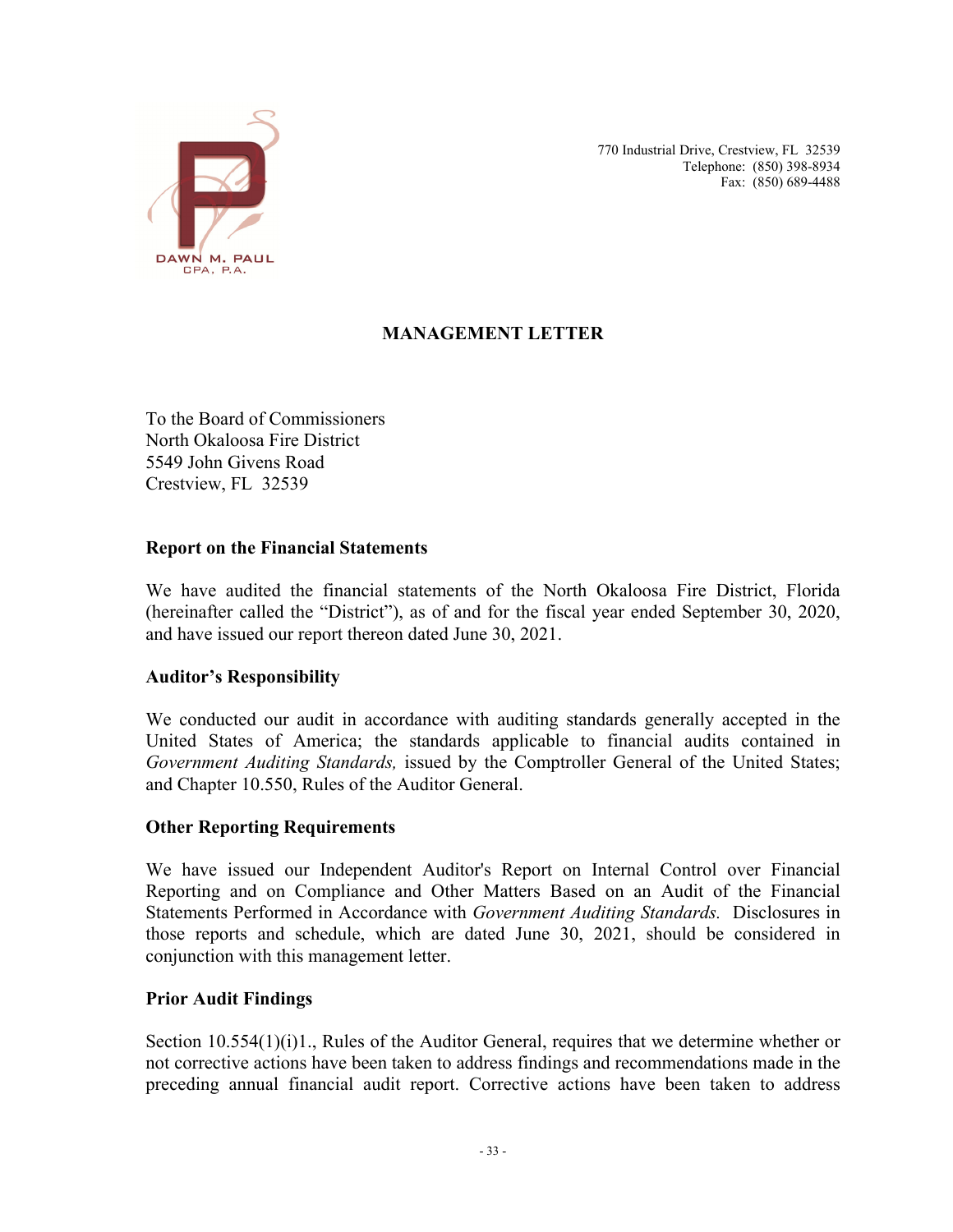findings and recommendations made in the preceding financial audit report (see accompanying schedule of findings and responses 2020-01).

| <b>Tabulation of Uncorrected Audit Findings</b>                        |         |         |  |  |  |
|------------------------------------------------------------------------|---------|---------|--|--|--|
| 2018 FY Finding $#$<br>2019 FY Finding $#$<br>Current Year Finding $#$ |         |         |  |  |  |
| 2020-01                                                                | 2019-01 | 2018-01 |  |  |  |

#### **Official Title and Legal Authority**

Section 10.554(1)(i)4., Rules of the Auditor General, requires that the name or official title and legal authority for the primary government and each component unit of the reporting entity be disclosed in this management letter, unless disclosed in the notes to the financial statements. This information required is disclosed in the notes to the financial statements (see Note 1).

#### **Financial Condition and Management**

Section 10.554(1)(i)5.a. and 10.556(7), Rules of the Auditor General, require us to apply appropriate procedures and communicate the results of our determination as to whether or not North Okaloosa Fire District met one or more of the conditions described in Section 218.503(1), Florida Statutes, and to identify the specific condition(s) met. In connection with our audit, we determined that the North Okaloosa Fire District did not meet any of the conditions described in Section 218.503(1), Florida Statutes.

Pursuant to Sections 10.554(1)(i)5.b. and 10.556(8), Rules of the Auditor General, we applied financial condition assessment procedures for the North Okaloosa Fire District. It is management's responsibility to monitor the North Okaloosa Fire District's financial condition, and our financial condition assessment was based in part on representations made by management and review of financial information provided by same.

Section 10.554(1)(i)2., Rules of the Auditor General, requires that we communicate any recommendations to improve financial management. In connection with our audit, we reported several deficiencies in internal control that we considered to be material weaknesses (see accompanying schedule of findings and responses 2020-01).

### **Additional Matters**

Section 10.554(1)(i)3., Rules of the Auditor General, requires us to communicate noncompliance with provisions of contracts or grant agreements, or abuse, that have occurred, or are likely to have occurred, that have an effect on the financial statements that is less than material but warrants the attention of those charged with governance. In connection with our audit, we did not note any such findings.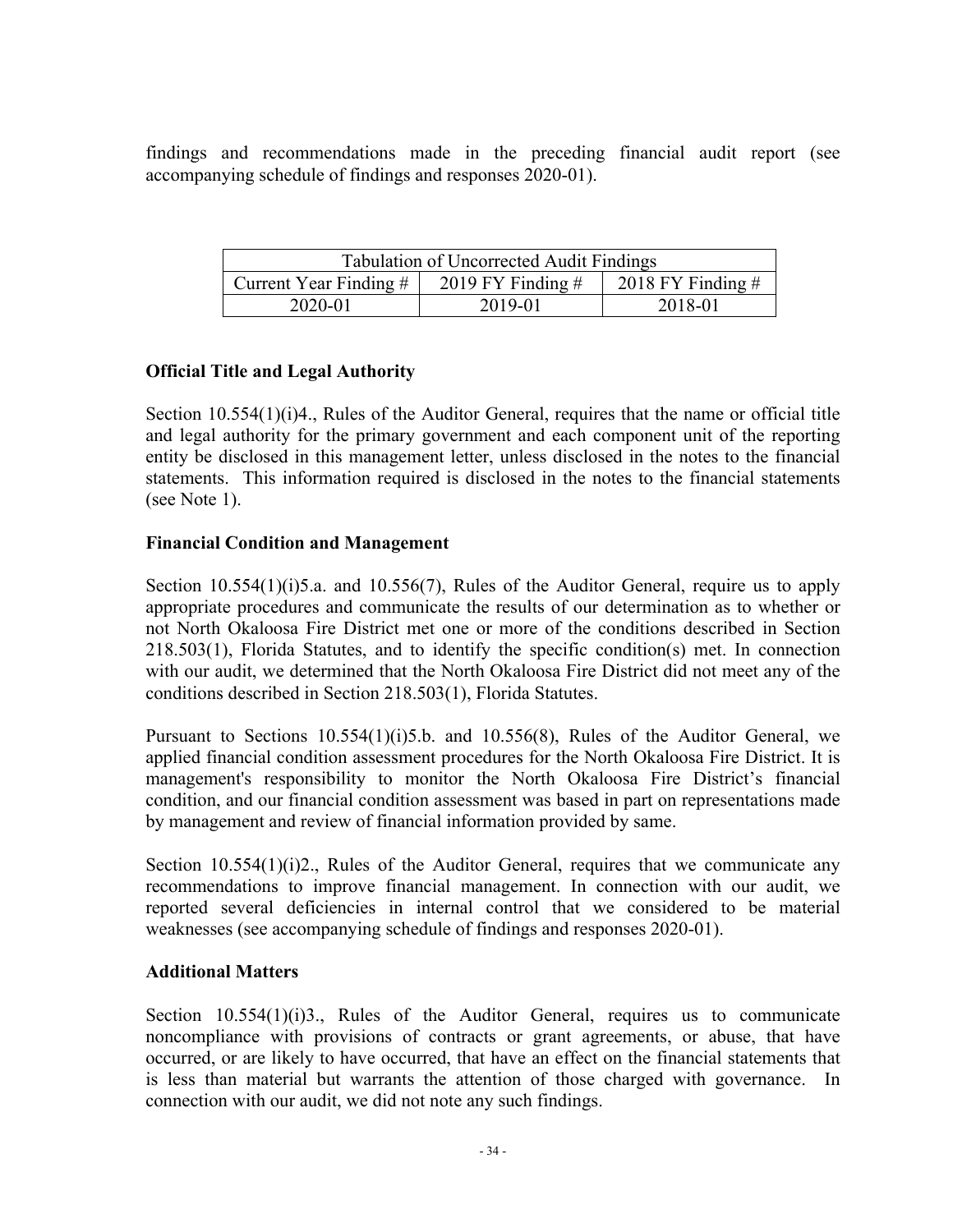#### **Purpose of this Letter**

Our management letter is intended solely for the information and use of the Legislative Auditing Committee, members of the Florida Senate and the Florida House of Representatives, the Florida Auditor General, Federal and other granting agencies, the Board of Commissioners, and applicable management, and is not intended to be and should not be used by anyone other than these specified parties.

®umN'i.~,QPA,PA.

Crestview, FL June 30, 2021